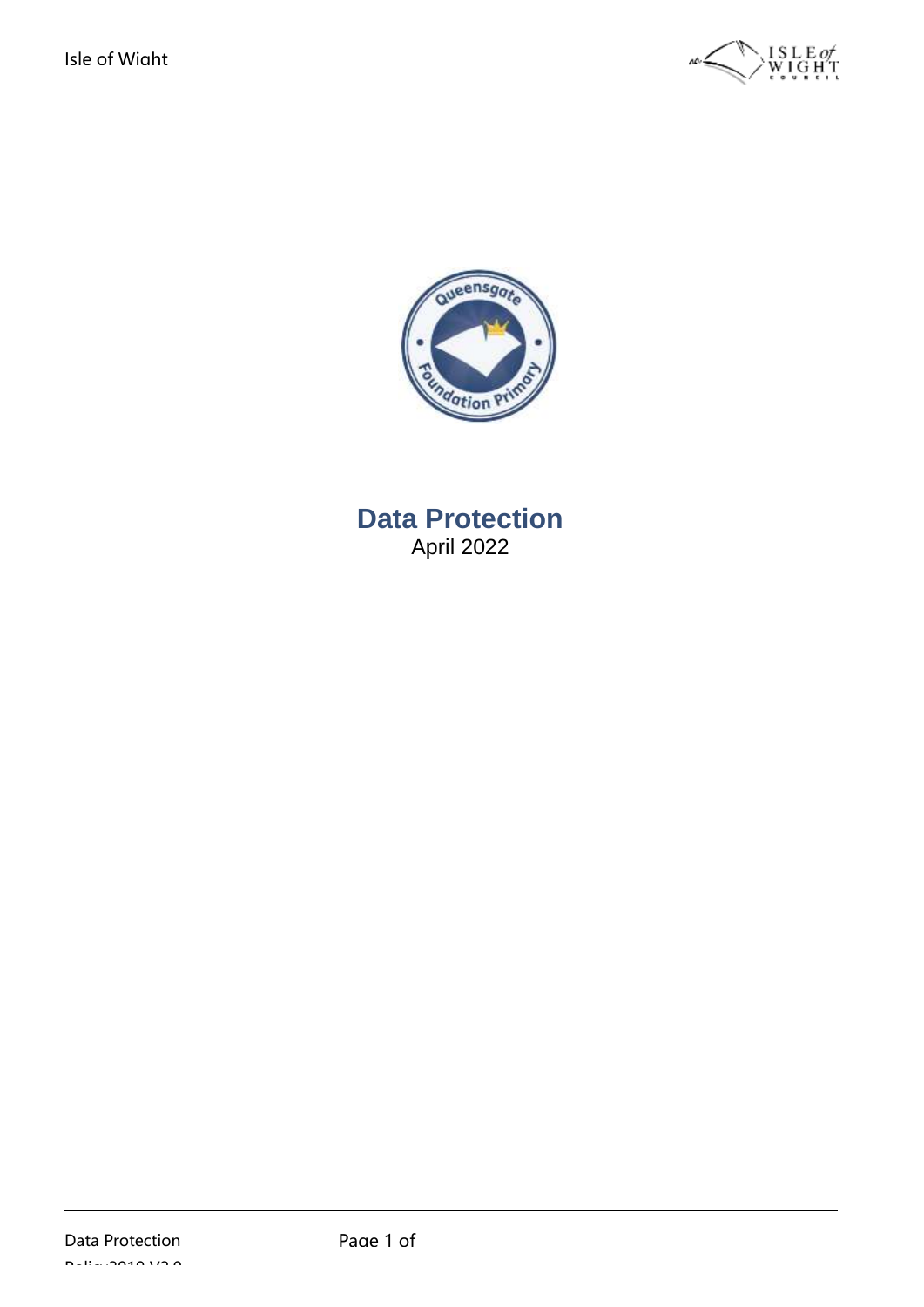

#### **Data Protection QUEENSGATE FOUNDATION PRIMARY SCHOOL**

#### **Policy Review**

This policy was adopted from the Isle of Wight Council policy and will be reviewed by the Governing Board on a two-yearly basis.

The policy was last reviewed and agreed by the Governing Board on 26<sup>th</sup> April 2022

It will be reviewed again April 2024

#### **Approved**

Sillito"

Signature: ........ Signature: Mead Teacher **Canadia Catalogue 26th** April 2022

Hacksan

 $\overline{a}$ Signature: ………………………………… Chair of the Governing Board Date: 26<sup>th</sup> April 2022

#### **Policy control**

| Date | <b>Amendments / additions</b> | Reason |
|------|-------------------------------|--------|
|      |                               |        |
|      |                               |        |
|      |                               |        |
|      |                               |        |
|      |                               |        |
|      |                               |        |
|      |                               |        |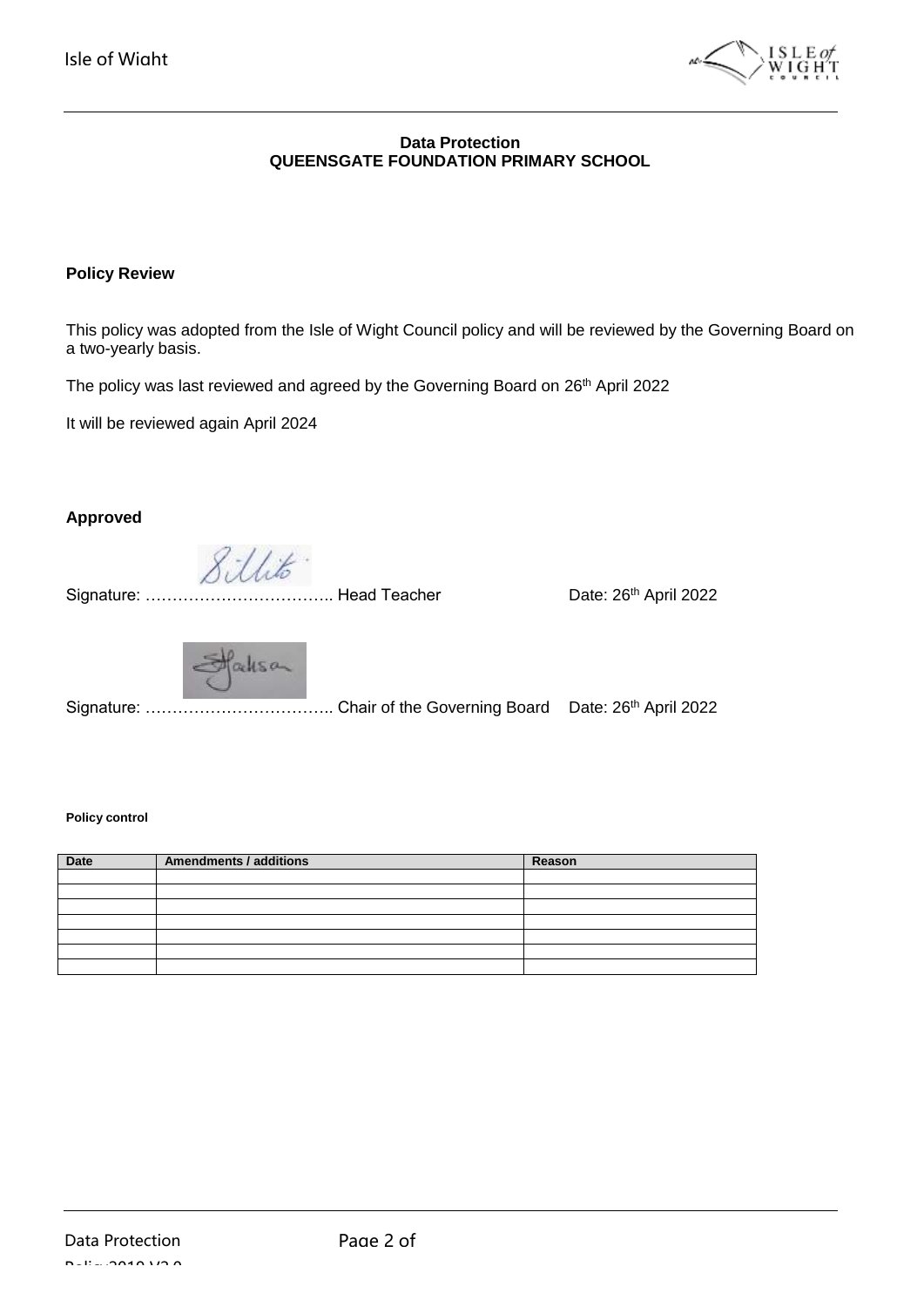

# **DATA PROTECTION POLICY**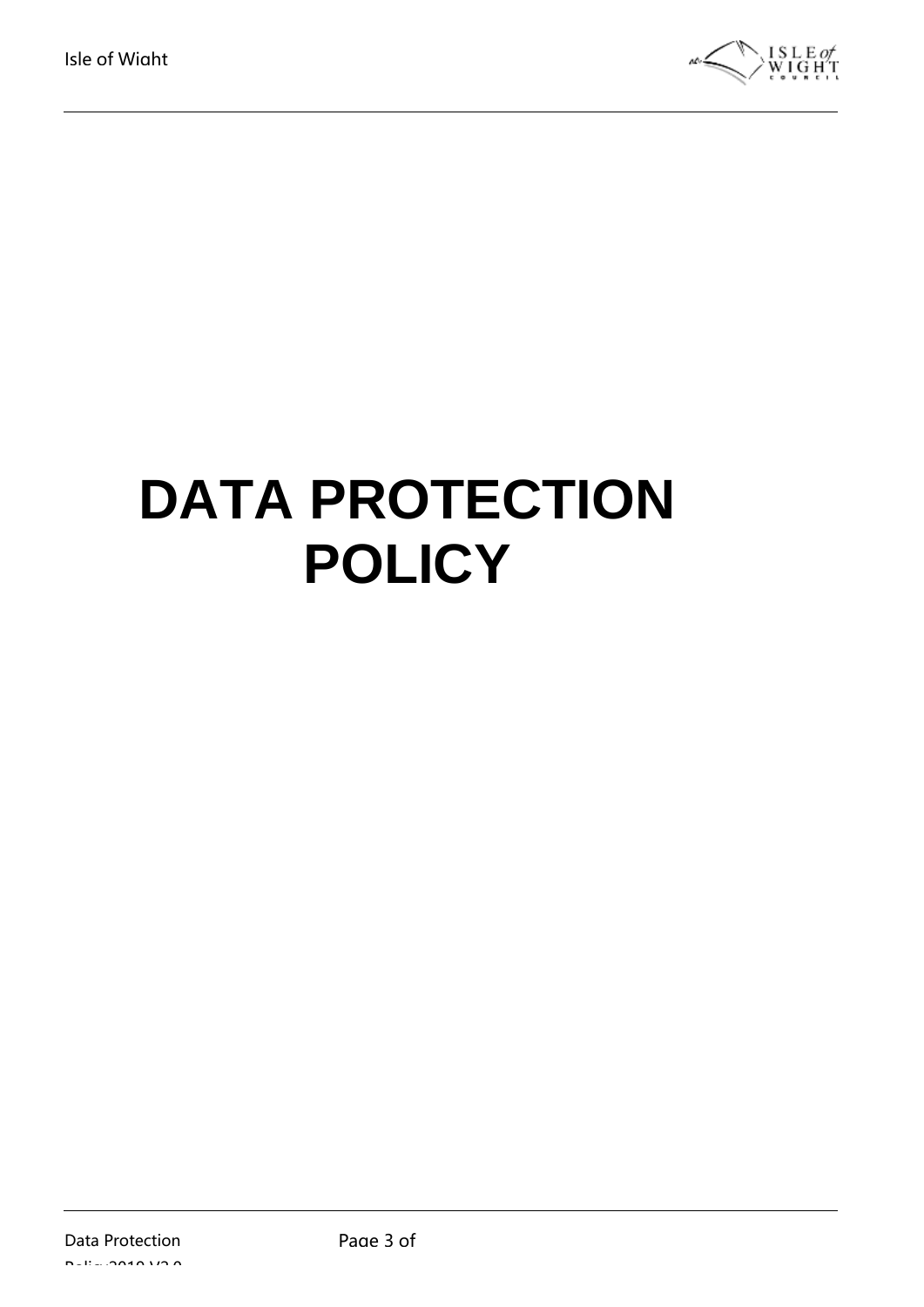

## <span id="page-3-0"></span>**1. Document Information**

| Title:                   | <b>Data Protection Policy</b>                                                                      |
|--------------------------|----------------------------------------------------------------------------------------------------|
| <b>Status:</b>           | <b>Final</b>                                                                                       |
| <b>Current Version:</b>  | 2.0                                                                                                |
| Author/s:                | Vanda Niemiec - Senior Information Management Officer and Deputy<br><b>Data Protection Officer</b> |
|                          | Vanda.niemiec@iow.gov.uk                                                                           |
|                          | <b>■ (01983) 821000 Ext 6329</b>                                                                   |
| <b>Sponsor:</b>          | Justin Thorne - Strategic Manager of Legal Services & Deputy<br><b>Monitoring Officer</b>          |
|                          | Justin.thorne@iow.gov.uk                                                                           |
|                          | <b>■ (01983) 821000 Ext 6334</b>                                                                   |
|                          | <b>■ (01983) 821000 Ext 6334</b>                                                                   |
| <b>Consultation:</b>     | ICT; CIU; IGG                                                                                      |
| Approved by:             | <b>Claire Shand - Director of Corporate Services</b>                                               |
| <b>Approval Date:</b>    | December 2019                                                                                      |
| <b>Review Frequency:</b> | Every 2 years                                                                                      |
| <b>Next Review</b>       | December 2021                                                                                      |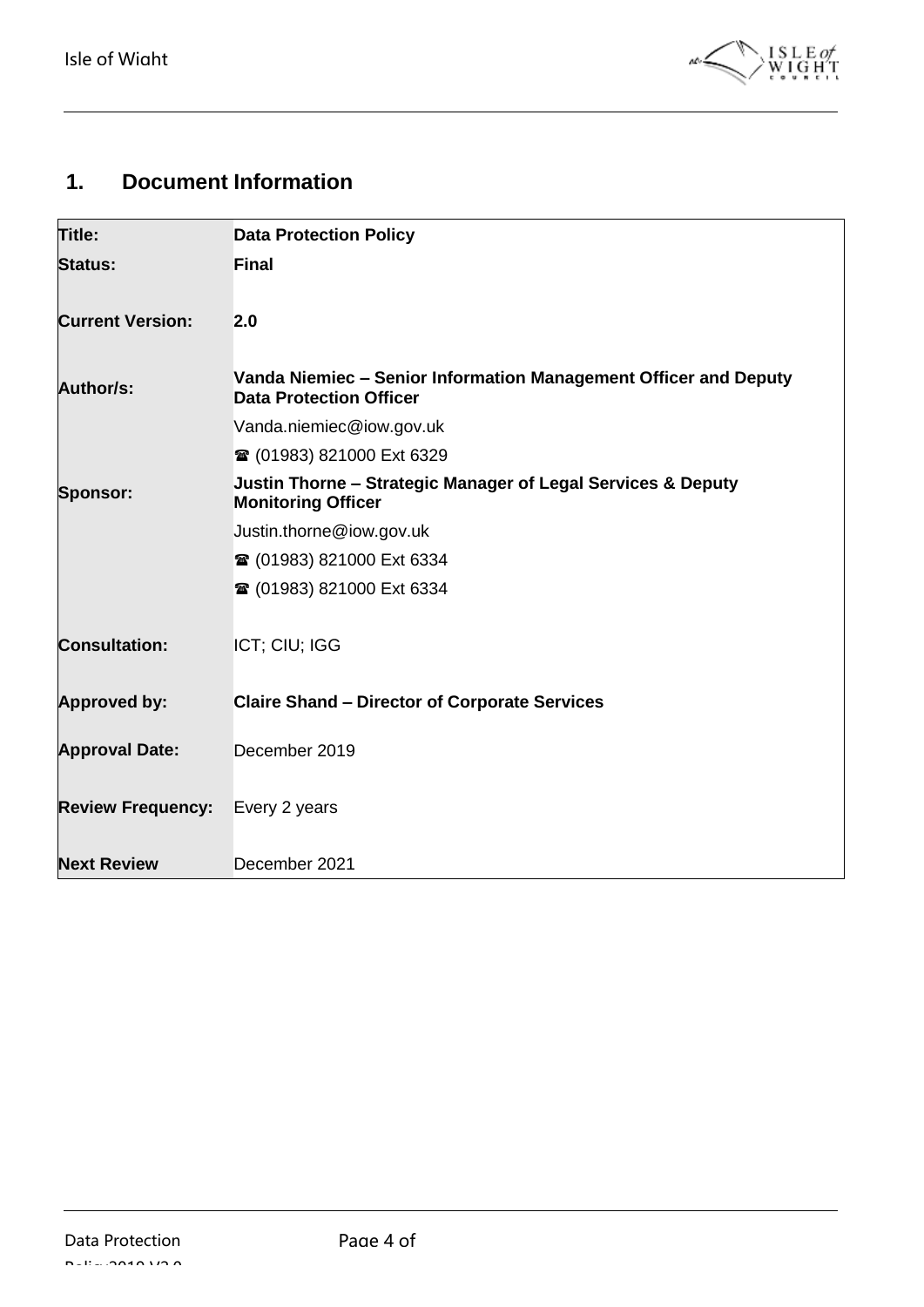

| <b>Version History</b> |           |                                                                                                   |
|------------------------|-----------|---------------------------------------------------------------------------------------------------|
| <b>Version</b>         | Date      | <b>Description</b>                                                                                |
| 1.0                    | June 2018 | New policy for GDPR and Data Protection Act 2018                                                  |
| 1.1                    | Sept 2018 | Approved Policy for publication                                                                   |
| 1.2                    | Sept 2019 | Addition of missing Appendix 1 content                                                            |
| 1.3                    | Oct 2019  | Policy update to reflect change of wordage associated with the<br>Data Protection Officer contact |
| 1.4                    | Dec 2019  | Format Update                                                                                     |
| 2.0                    | Dec 2019  | Approved Policy for publication                                                                   |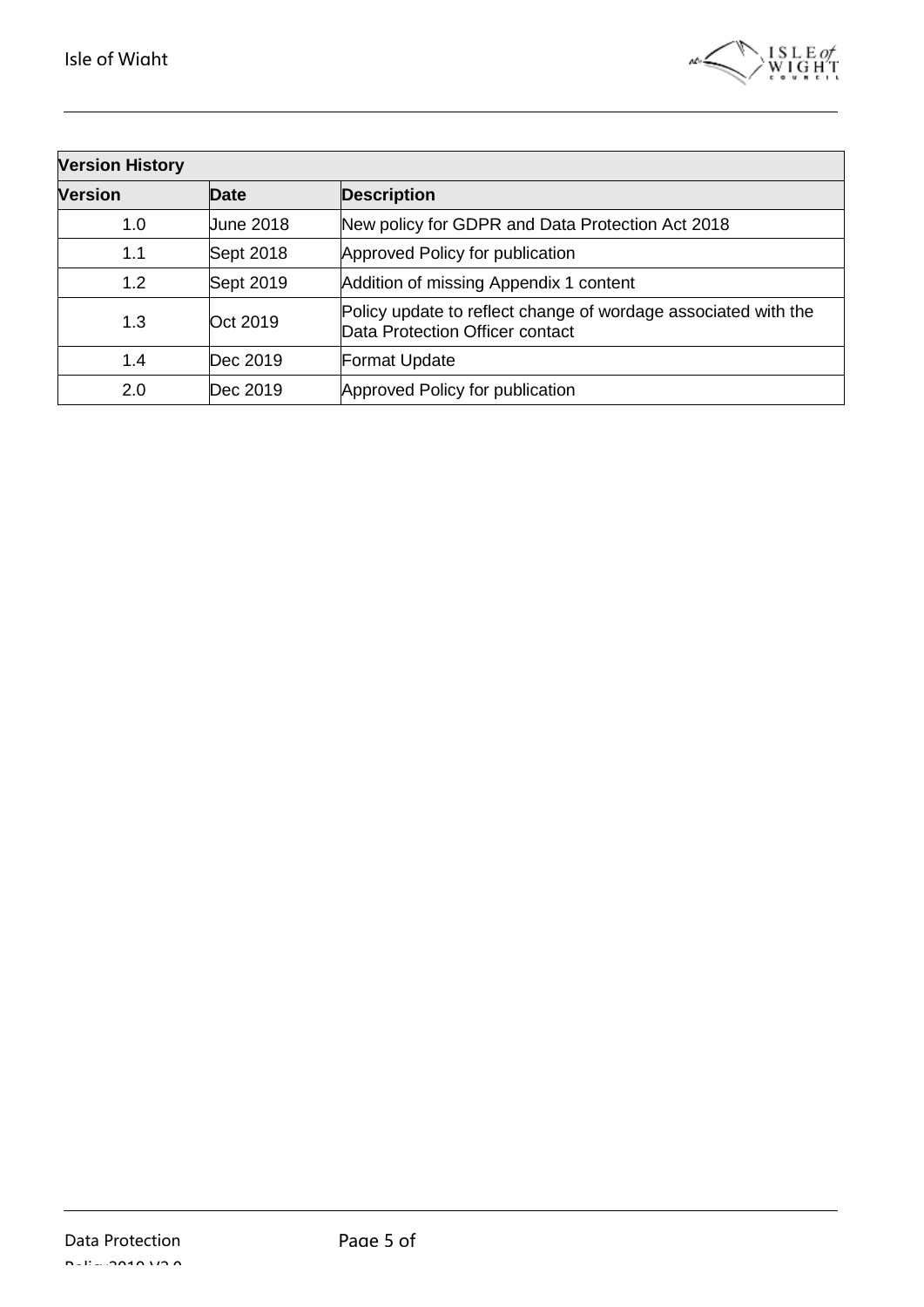

<span id="page-5-0"></span>

| 2. |      | <b>Contents</b>                                                       |  |
|----|------|-----------------------------------------------------------------------|--|
|    | 1.   |                                                                       |  |
|    | 2.   |                                                                       |  |
|    | 3.   |                                                                       |  |
|    | 4.   |                                                                       |  |
|    | 5.   |                                                                       |  |
|    | 6.   |                                                                       |  |
|    | 7.   |                                                                       |  |
|    | 8.   |                                                                       |  |
|    | 9.   |                                                                       |  |
|    | 10.  |                                                                       |  |
|    | 11.  |                                                                       |  |
|    | 12.  |                                                                       |  |
|    | 12.1 |                                                                       |  |
|    | 12.2 | Special conditions for sensitive (special categories) personal data11 |  |
|    | 12.3 |                                                                       |  |
|    | 13.  |                                                                       |  |
|    | 14.  |                                                                       |  |
|    | 15.  |                                                                       |  |
|    | 16.  |                                                                       |  |
|    | 17.  |                                                                       |  |
|    | 18.  |                                                                       |  |
|    | 19.  |                                                                       |  |
|    | 20.  |                                                                       |  |
|    | 21.  |                                                                       |  |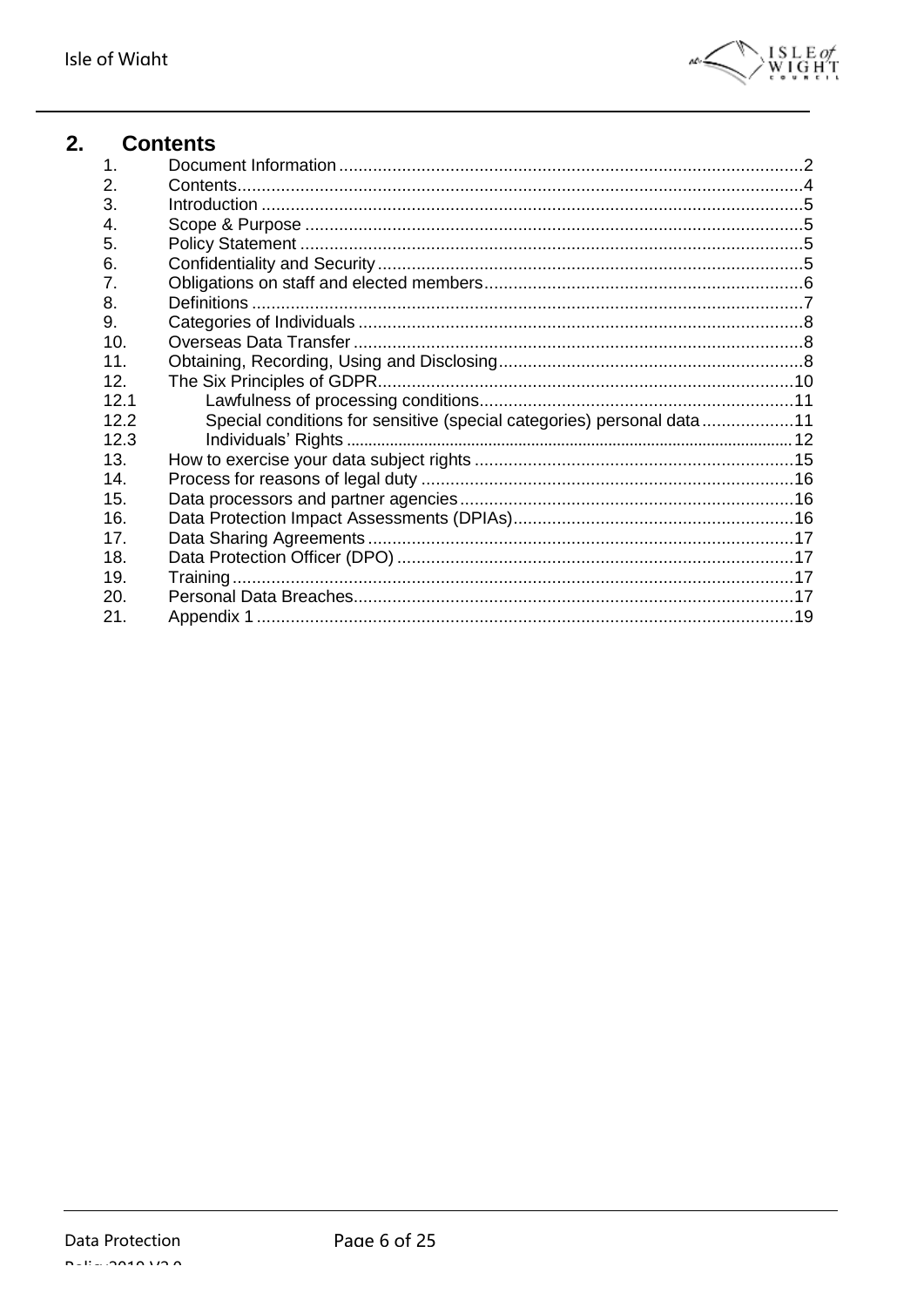

## <span id="page-6-0"></span>**3. Introduction**

The General Data Protection Regulation and Data Protection Act 2018 replaced the Data Protection Act 1998 in May 2018. This legislation governs how personal data should be handled to protect individuals and is herein after collectively referred to asdata protection legislation.

The Council are classed as a Data Controller under data protection legislation as it collects, stores and controls how personal information is managed.

Consequently, it is required to hold, manage and process any personal data fairly,lawfully and in accordance with all data protection legislation requirements.

## <span id="page-6-1"></span>**4. Scope & Purpose**

The purpose of this policy is to define the Council's responsibilities under data protection legislation, providing assurance that all personal data is managed in compliance with the statutory obligations.

This policy is designed to provide an overview of how personal data should be handled to ensure compliance with relevant legislation.

This policy applies to all who have access to personal data held by the council, whether employees, agency staff, elected members (or other public representatives),trustees, employees of associated organisations or volunteers. It includes those whowork at home or have remote or flexible patterns of working.

## <span id="page-6-2"></span>**5. Policy Statement**

This policy sits within the Information Governance Framework which includes policies on Information Security and Freedom of Information.

This policy will be reviewed every 2 years as part of the information governance assurance program.

## <span id="page-6-3"></span>**6. Confidentiality and Security**

The council recognises the importance of the personal information it processes. Personal information will be maintained with an appropriate level of security to ensure compliance with relevant legislation.

Personal data should be managed carefully and processed in accordance with the data protection legislation. The council also recognises that article 8 of the Human Rights Act 1998 affords protection to individual's personal information. This meansthat the council will only seek to process personal information that may infringe thisright, where it is lawful, proportionate and necessary to do so.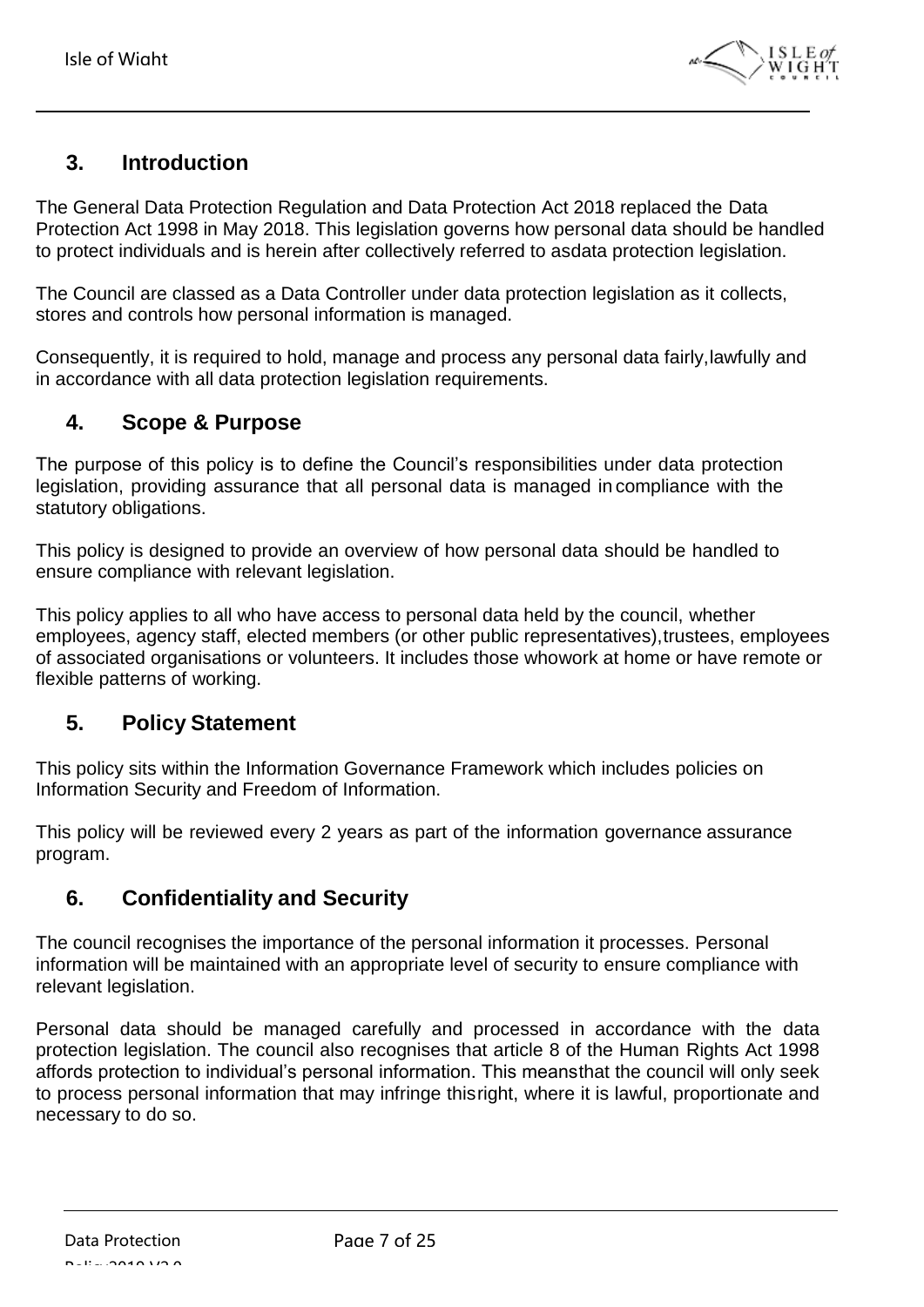

Some personal data may also attract a duty of confidence initially, particularly when given in a health or social work environment.

Employees, agency staff, elected members (or other public representatives), trustees, employees of associated organisations or volunteers have a duty to ensure that personal information is not knowingly or recklessly misused, lost, or destroyed.

- Manual files (paper records) access must be restricted solely to relevant staff and stored in secure locations (eg lockable cabinets), to prevent unauthorised access.
- Computer systems will be configured, and computer files created, with adequate security levels to preserve confidentiality, and ensure only those that need access have access. Those who use the council's computer equipment will have access only to the data that is both necessary for the work they are doing and held for the purpose of carrying out that work. Access will only be provided once relevant training has been undertaken and appropriate authorisation given.
- Those with access to personal information must comply with all council policies relating to the management of information including: use of electronic equipment and email, information security, protective markings. All policies are available on the council's intranet and internet sites, as appropriate.
- Personal data will be disclosed only to the data subject (the individual the information relates to) and those who are entitled to have access to for the provision of a service or for a legal obligation. The Privacy notice that is issued at the time of collecting personal data will explain who the data may be shared with.
- At certain times it may be required that personal data be disclosed under one of the exemptions within the data protection legislation. These exemptions allow for personal data to be shared for the purposes of the prevention or detection of crime; or the assessment or collection of tax, for example, without gaining consent from the data subject. If there is a requirement for this, appropriate authorisation will be obtained, and an audit trail will be kept to provide accurate records of any disclosures of personal data.
- The council will ensure that appropriate technical and organisational measures are taken when transferring personal information, in accordance with our security policy. The level of security will be proportionate to the damage that may arise in the event of a security breach or loss of data. Sensitive personal data should only be transferred by way of secure electronic transfer. Manual transfer of sensitive personal information should be undertaken via a secure means as detailed in our Protective Marking Policy.

## <span id="page-7-0"></span>**7. Obligations on staff and elected members**

All individuals who have access to personal information at work, have a personal responsibility to ensure that all processing complies with data protection principles. All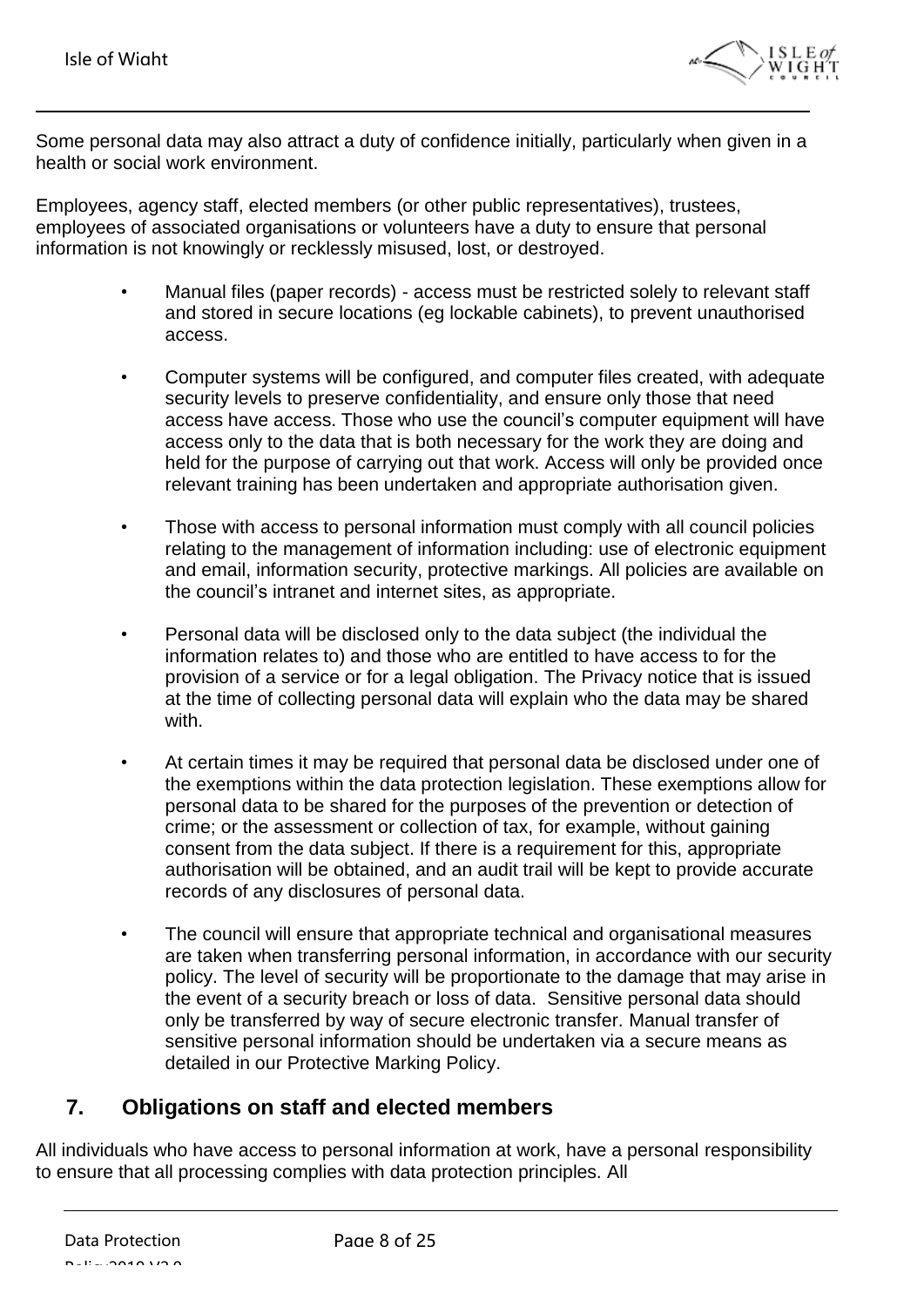

employees are required to undertake training on data protection to ensure they areaware of their responsibilities for handling personal data.

Personal data should not be shared without being satisfied that the other party has a right to have the data. This may include obtaining appropriate authorisation or checking the relevant contract/Data Exchange Agreement/Information Sharing Protocol. These agreements/protocols govern what information will be shared, with which organisations, under what circumstances. They should include practical arrangements for how we and our partners will manage information in accordance withthe act and this and related policies.

Any individual who knowingly, or recklessly, processes data for purposes other than those for which it is intended, or is deliberately acting outside of their recognised responsibilities, may be subject to the council's disciplinary procedures, including dismissal where appropriate, and possible legal action liable to prosecution. All individuals permitted to access personal data in line with their work duties must comply with this policy and agree to undertake any relevant training that may be appropriate to the job/position being undertaken.

As well as the council, individuals can also be prosecuted for unlawful action under the act. Upon summary conviction (in a Magistrate's Court), fines of up to £5000 could result if employees process information about other people without their consent or proper authorisation from the council. Upon conviction or indictment (Crown Court), the fine can be unlimited. Employees could be committing an offence by sharing information with others who do not need to be told that information in order to carry outtheir legitimate council duties.

Any complaint that alleges that the council, or a member of staff, has failed to comply with the Data Protection Act, should be sent to the Corporate Information Unit ("CIU")who will investigate on behalf of our Data Protection Officer and Caldicott Guardian. In addition, any incidents relating to the loss of; inappropriate access to; unlawful sharing of, personal data, must also be reported to the CIU (email: ciu@iow.gov.uk). The Isle of Wight Council's Data Protection Officer is based at County Hall, Newport,Isle of Wight, PO30 1UD. (email: [dpo@iow.gov.uk\)](mailto:dpo@iow.gov.uk)

#### <span id="page-8-0"></span>**8. Definitions**

- **a) Personal Data –** any information relating to an identified or identifiable natural person.
- **b) Special Categories of Personal Data or Sensitive Personal Data –** data consisting of racial or ethnic origin, political opinions, religious or philosophical beliefs, or trade union membership, genetic data, biometric data, data concerning health or data concerning a natural person's sex life or sexual orientation, or criminal activity.
- **c) Processing Personal Data –** is essentially any action involving personal data, this can include storing, sharing, creating, altering, organising or deleting. It is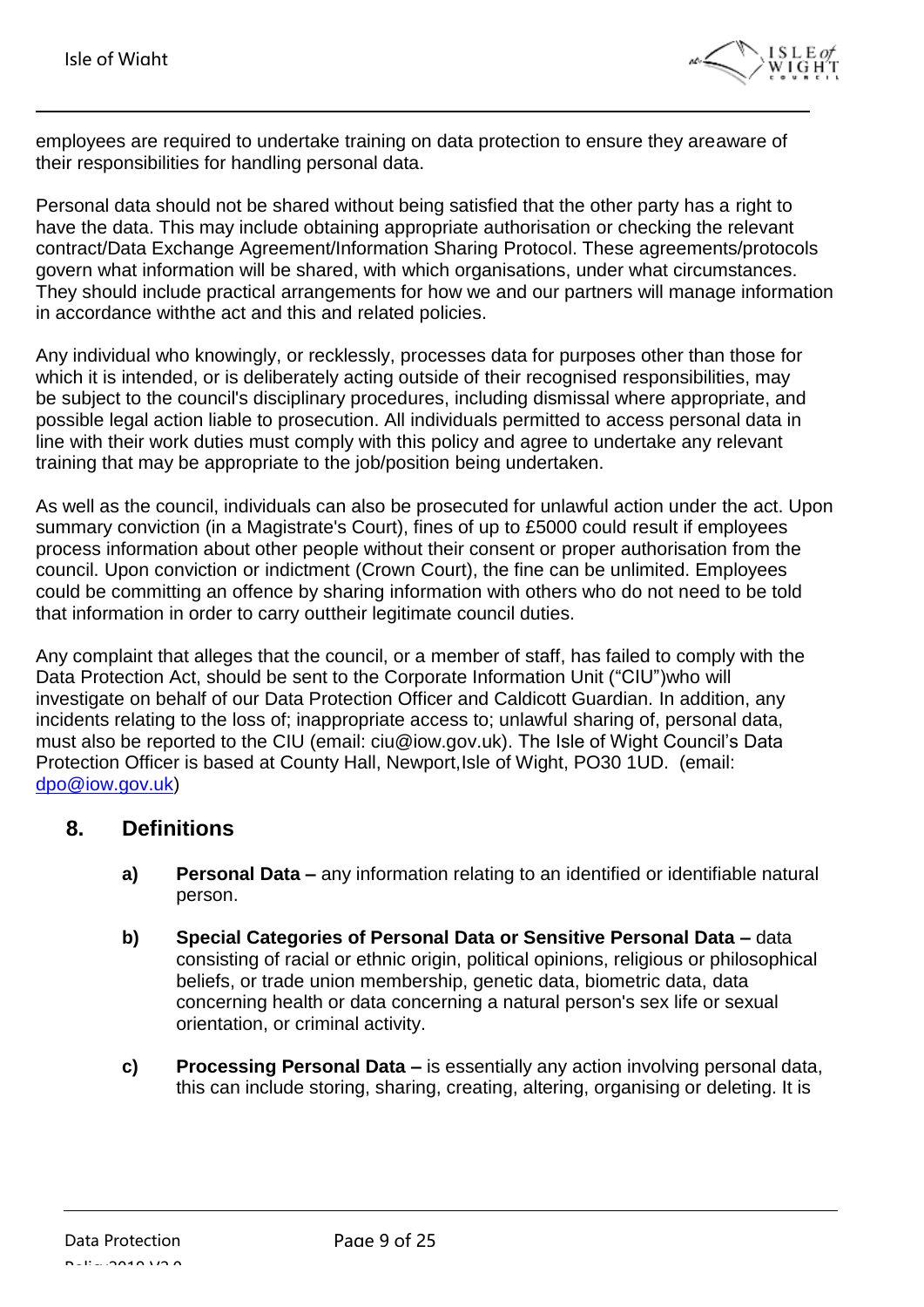

not limited to these examples and applies to both physical and electronically held data.

- **d) Data Subject –** is an individual who is the subject of personal data.
- **e) Data Controller –** is a person or organisation who decides the purposes for processing personal data. The Isle of Wight Council is a data controller.
- **f) Data Protection Officer** (DPO) Is the designated person within an organisation that has responsibility for ensuring 'legal' compliance with GDPR, which relates only to personal data. The DPO for the Isle of Wight Council can be contacted at [dpo@iow.gov.uk.](mailto:dpo@iow.gov.uk)

## <span id="page-9-0"></span>**9. Categories of Individuals**

The council is a unitary authority and provides a number of services including Social Services for Adults, Children and Families; Housing; Planning; Council Tax; Housing Benefit; Environmental Health; Licensing; Leisure; Parking Services and the Fire and Rescue Service. Therefore, the council will process a significant amount of personal data relating to all individuals who may engage with these service areas. The information processed will include special categories of personal data such as data revealing racial or ethnic origin, political opinions, religious or philosophical beliefs, ortrade union membership, and data concerning health or a natural person's sex life orsexual orientation.

## <span id="page-9-1"></span>**10. Overseas Data Transfer**

Personal data shall not be transferred to a country outside the European Union unless that country or territory ensures an adequate level of protection for the rights and freedoms of data subjects in relation to the processing of personal data.

## <span id="page-9-2"></span>**11. Obtaining, Recording, Using and Disclosing**

• Processing

Each of these activities comes within the definition of processing. Processing in relation to personal data, means carrying out any of the processing activities "on the data".

Any activity/operation performed on personal data - whether held electronically or manually, such as obtaining, recording, holding, disseminating or making available the data, or carrying out any operation on the data.

This includes, organising, adapting, amending and processing the data, retrieval,consultation, disclosure, erasure or destruction of the data. (It is difficult to envisage any activity, which does not amount to processing)

All processing of personal data will comply with the data protection principles. the situation where a third-party processes data, the third party will be required to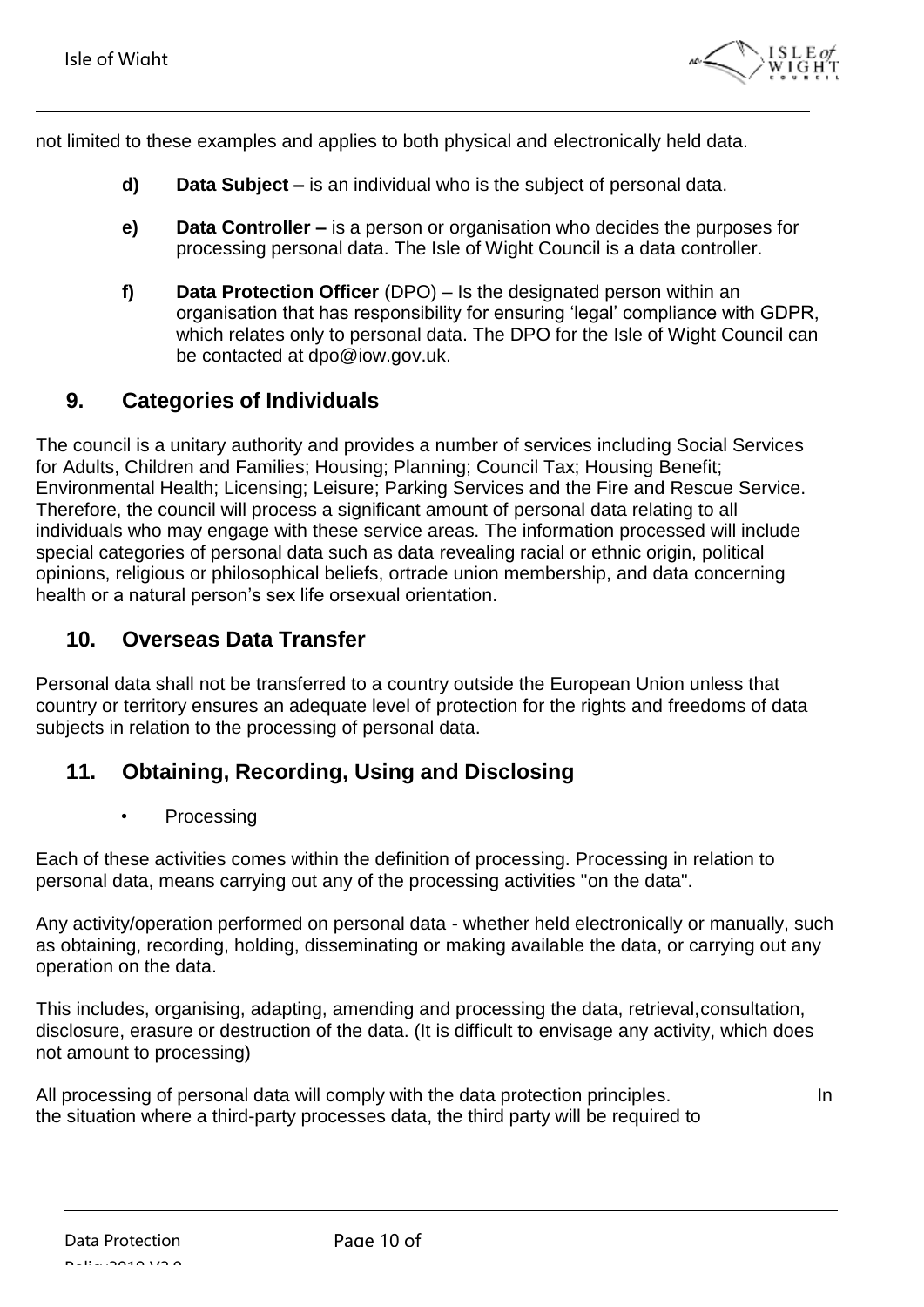

act in a manner which ensures compliance with data protection legislation and have adequate safeguards in place to protect the personal data.

**Obtaining** 

It is a requirement that any data collection forms used in order to collect personal data will contain a "Privacy Notice". The statement will need to be clearly visible and placed appropriately so the data subject (individual to whom the information relates) is fully aware of the intended uses of their personal data. It should also include as a matter of good practice, the padlock symbol to assist drawing to the attention that personal information is being collected.

The information that would need to be supplied on a fair processing notice is as follows:

- The identity of the data controller or appointed representative
- The purpose or purposes for which the information is intended to be processed
- Any further information in order to make the processing fair.
- Who the data will be shared with
- How long it will be retained
- Details of the data subjects' rights

It is also very important to remember, that when collecting data via the telephone or face to face, the above information should also be made clear to the data subject, before any processing of their personal data takes place.

The council will carefully consider the purposes for which it will use the personal information collected, both at the instant of collection and in the future. Before any further use of the information is considered the council will check the original fair processing notice given. If it is an unrelated purpose, that is not exempted by the Act, such as for the purposes of crime prevention, then the council may not be authorised to use the information.

Recording and using the data

Data will only be processed for the purpose for which it was collected and should not be used for additional purposes unless permitted by the Act.

At the time of collection, the council will inform all individuals of why their personal data is being collected. This will include the inclusion of a privacy notice on all forms, explaining what information is needed and why; who it will be shared with; how long it will be retained for etc. All information will be processed fairly and lawfully and in line with the purpose for which it has been given. In most cases, the council will need to hold and process information in order to carry out statutory obligations.

**Disclosing**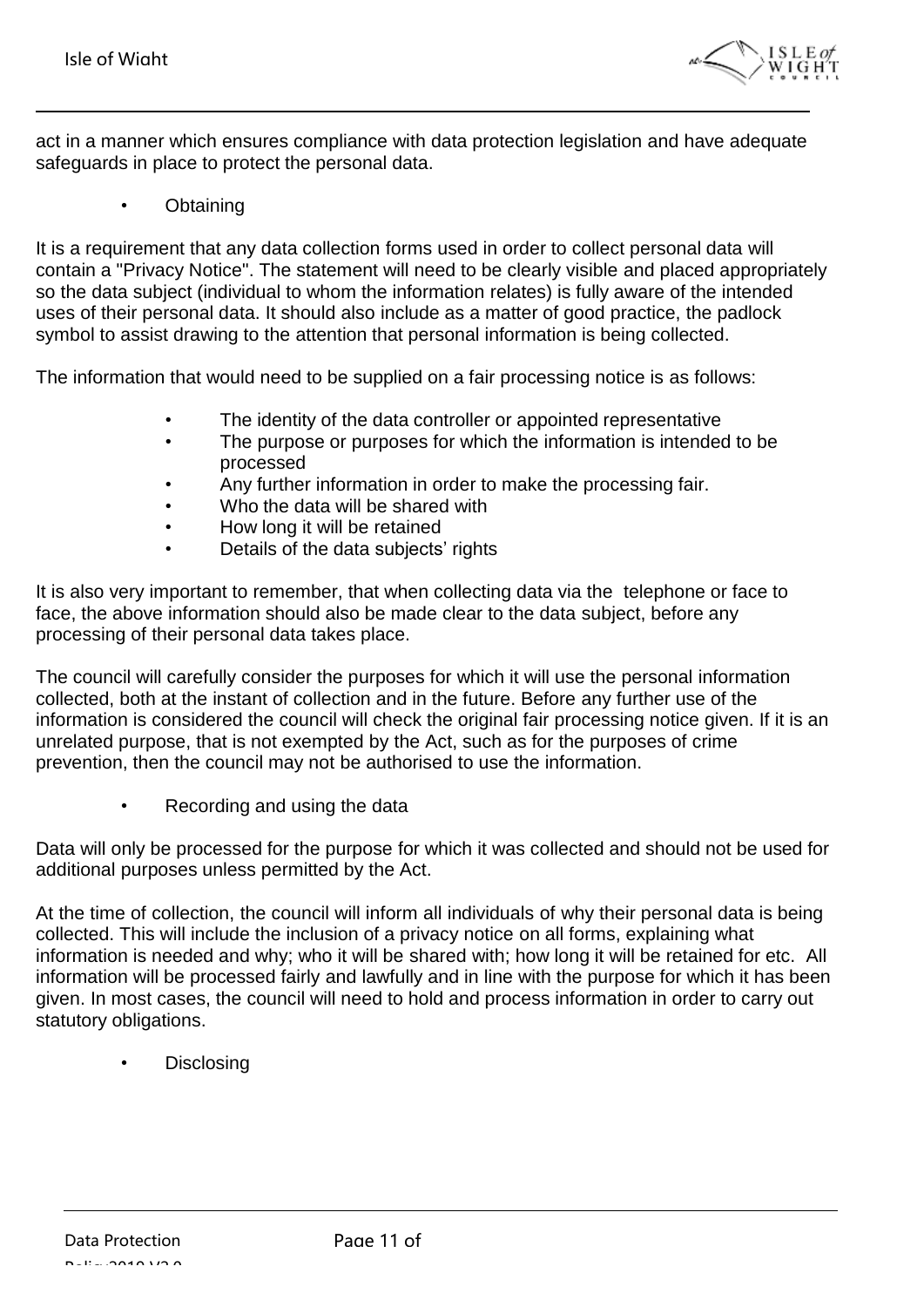

Personal data must not be disclosed, except to authorised users, other organisations and people who are pre-defined as a notified recipient, or if required under one of the exemptions within the data protection legislation.

The Corporate Information Unit (CIU), Legal Services, co-ordinates requests for personal information from other agencies such as the police, other local authorities and partner agencies. This is to ensure that there is a justified reason to share, and to apply consistency and for audit purposes. CIU will then contact the relevant department/s to discuss the request.

## <span id="page-11-0"></span>**12. The Six Principles of GDPR**

Data protection legislation sets out statutory principles that form the basis of the council's main responsibilities under the legislation. One such principle is the accountability principle which requires organisations to be able to demonstrate **how** they comply with the other following principles.

#### **Principles**

1. Processed lawfully, fairly and in a transparent manner in relation to individuals.

2. Collected for specific, explicit and legitimate purposes and not further processed in a manner that is incompatible with those purposes; further processing for archiving purposes in the public interest, scientific or historic research purposes or statistical purposes shall not be considered incompatible with the initial purpose.

3. Adequate, relevant and limited to what is necessary in relation to the purposes for which it permits identification of data subjects for no longer than is necessary for the purposes for which the personal processed.

4. Accurate and, where necessary, kept up to date; every reasonable step must be taken to ensure that personal data that is inaccurate, having regard to the purposes for which they are processed, is erased or rectified without delay

5. Kept in a form which permits identification of data subjects for no longer than is necessary for the purposes for which the personal data is processed; personal data may be stored for longer periods in so far as the personal data will be processed solely for archiving purposes in the public interest, scientific or historical research purposes or statistical purposes subject to implementation of the appropriate technical and organisational measures required by the GDPR in order to safeguard the rights and freedoms of individuals.

6. Processed in a manner that ensures appropriate security of the personal data, including protection against unauthorised or unlawful processing and against accidental loss, destruction or damage, using appropriate technical or organisational measures.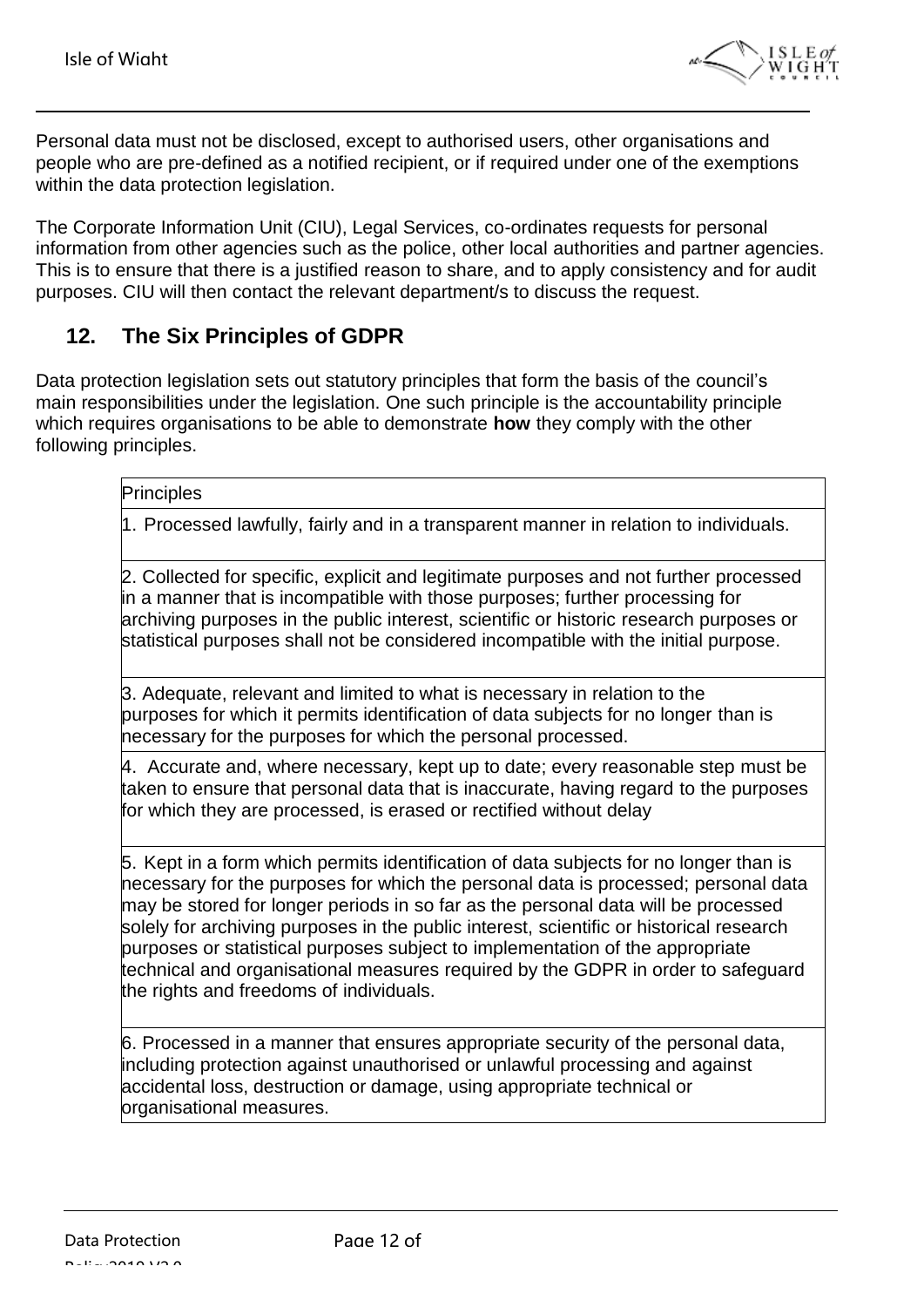

The Council is able to demonstrate it meets the above principles by way of thefollowing policy aims.

#### <span id="page-12-0"></span>**12.1 Lawfulness of processing conditions**

Under Data Protection legislation, the council needs to identify a lawful basis on which they can process an individual's data. These are referred to as the "conditions for processing" or legitimising reasons.

The Council is required to ensure it meets the conditions for processing and will need to explain to individuals whose data it holds, how it meets those conditions and what the individuals' rights are to ensure their data is managed appropriately.

The table below sets out the lawful basis for processing personal data. When the council collects personal data, it will issue a Privacy Notice which will clearly explain what lawful basis is relevant for the specific data collection.

Conditions for processing

6 (1) (a) Consent of the data subject

6 (1) (b) Processing is necessary for the performance of a contract with the data subiect or to take steps to enter into a contract

6 (1) (c) Processing is necessary for compliance with a legal obligation

6 (1) (d) Processing is necessary to protect the vital interests of a data subject or another person.

6 (1) (e) Processing is necessary for the performance of a task carried out in the public interest or in the exercise of official authority vested in the controller.

#### <span id="page-12-1"></span>**12.2 Special conditions for sensitive (special categories) personal data**

In addition to the above conditions, where the council processes special categories of personal data, it must also be also able to demonstrate that it satisfies one of the conditions below.

Condition for processing special categories of data

9 (2) (a) Explicit consent of the data subject, unless reliance on consent is prohibited by EU or Member State Law

9 (2) (b) Processing is necessary for carrying out obligations under employment, social security or social protection law, or a collective agreement

9 (2) (c) Processing is necessary to protect the vital interests of a data subject or another individual where the data subject is physically or legally incapable of giving consent.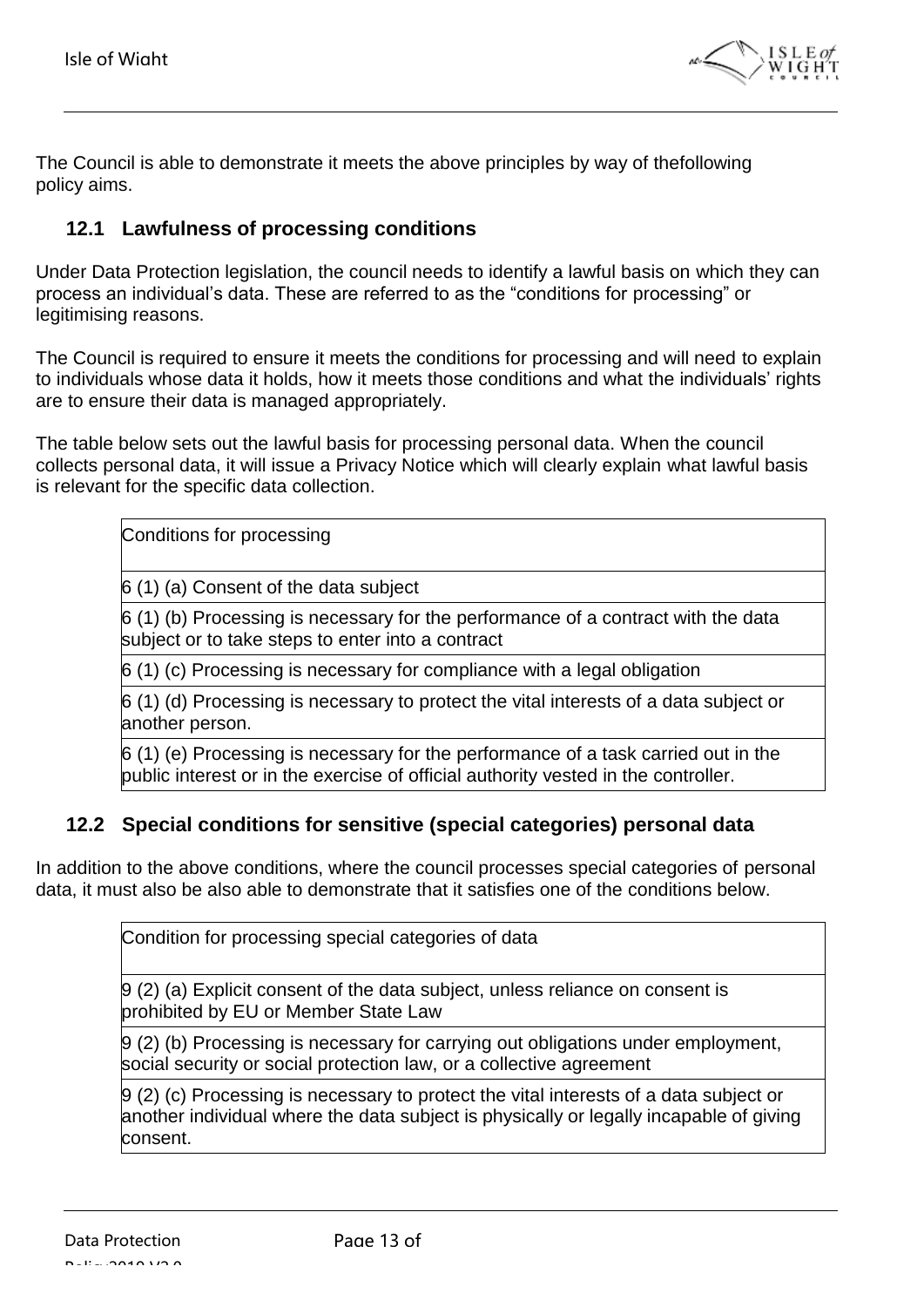

9 (2) (d) Processing carried out by a not-for-profit body with a political, philosophical, religious or trade union aim provided the processing relates only to member or former members.

9 (2) (e) Processing relates to personal data manifestly made public by the data subject.

9 (2) (f) Processing is necessary for the establishment, exercise or in defence of legal claims or where courts are acting in their judicial capacity.

9 (2) (g) Processing is necessary for reasons of substantial public interest on the basis of Union or Member State Law which is proportionate to the aim pursued and which contains appropriate safeguards.

9 (2) (h) Processing is necessary for the purposes of preventative or occupational medicine, for assessing the working capacity of the employee, medical diagnosis, the provision of health or social care or treatment or management of health or social care systems and services on the basis of Union or Member State Law or a contract with a health professional.

9 (2) (i) Processing is necessary for the reasons of public interest in the area of public health, such as protecting against serious cross-border threats to health or ensuring high standards of healthcare and of medicinal products or medical devices.

9 (2) (j) Processing is necessary for archiving purposes in the public interest, or scientific and historical research purposes or statistical purposes in accordance with the GDPR.

## <span id="page-13-0"></span>**12.3 Individuals' Rights**

One of the key obligations on organisations who manage and control individuals' data is to ensure the individual is informed about their rights under data protection legislation which gives them control over how their information is used and by whom.

The data subject rights may be qualified which means that there may be occasions when we are unable to comply with the request due one of the exemptions specified in the act or regulations apply. If an exemption is applied the council will notify the data subject of which exemption applies and give reasons for the decision to apply the exemption.

These rights are detailed as follows

#### **a) The right to be informed**

This is the right to know how information is used and who it will be shared with. The Council has a Privacy Notice on its website [\(www.iwight.com\)](http://www.iwight.com/) which outlines how personal data is managed. In addition, whenever the council collects personal data, a Privacy Notice will be issued detailing what informationis needed and why; who it will be shared with; how long it will be held for; and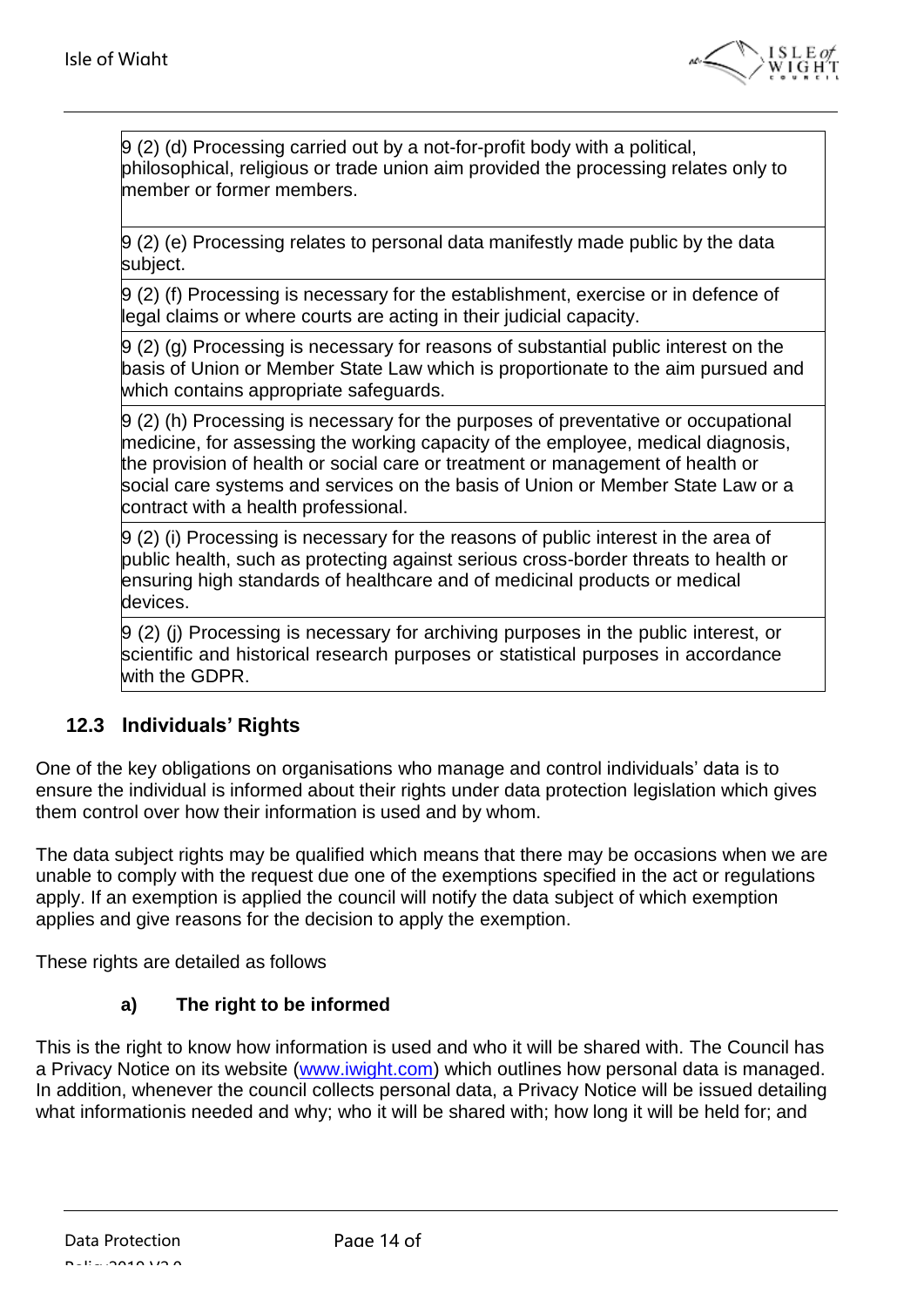

details of the rights an individual has for access/rectification/erasure. The notice will also include details of the Data Protection Officer.

Should an individual feel that the information supplied in the Privacy Notice is inadequate or that it doesn't inform them about the how their information is used by the council, please contact the Council's Data Protection Officer for more information at [dpo@iow.gov.uk.](mailto:dpo@iow.gov.uk)

#### **b) The right of access**

This is an individual's right to obtain

- confirmation that data is being processed
- access to personal data
- access to policies and information held by the council about how it uses data

This right enables individuals to verify that the Council is using data appropriately as well as providing access to obtain copies of information it holds

Individuals are entitled to see the information held and can request a copy by emailing [information@iow.gov.uk.](mailto:information@iow.gov.uk) Requests should clearly identify which council department may hold the information or which department/s the individual has had contact with, to assist with identifying relevant information.There is also a form available to submit a request which may assist with clarifying what information is sought.

A reply will be sent within one month of the date of the request, providing copies of the information held. However, should a request be more complex, the Council may require additional time to deal with the matter, in which case the council will contact the requestor and inform them of the delay

#### **c) The right to rectification**

Individuals have a right to ask to have information amended or rectified if they believe it is inaccurate or incomplete.

If you believe any information we hold about you to be incorrect, please email [information@iow.gov.uk.](mailto:information@iow.gov.uk)

We will deal with all requests and consider whether any amendment, or annotation, is necessary.

#### **d) The right to erasure/ right to be forgotten**

This right allows individuals to request an organisation to delete information they hold about them.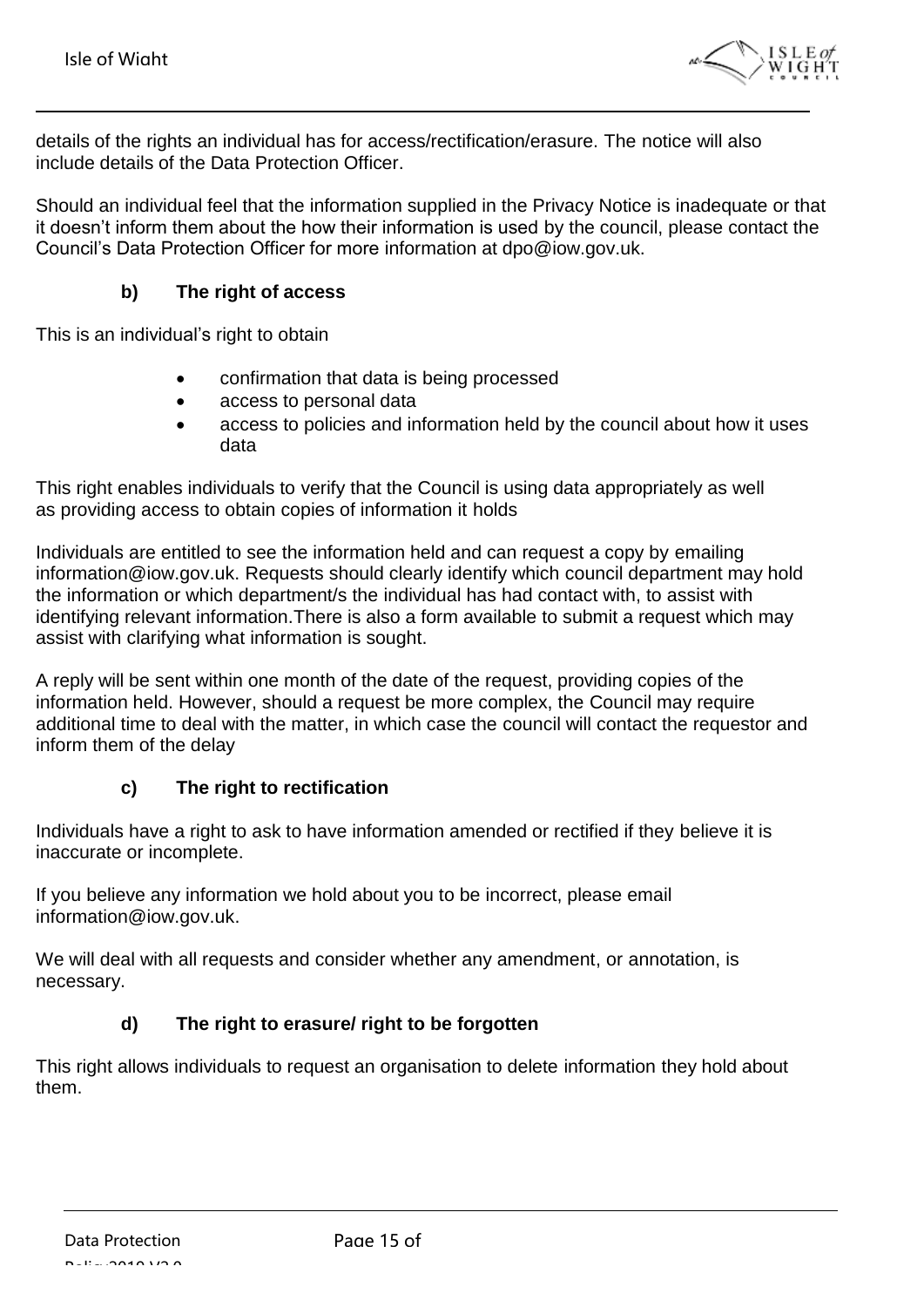

However, the right to erasure does not provide an absolute 'right to be forgotten'. Individuals have a right to have personal data erased and to prevent processing in specific circumstances:

- Where the personal data is no longer necessary in relation to the purpose for which it was originally collected/processed.
- When the individual withdraws consent (where consent was relied upon for the processing).
- When the individual objects to the processing and there is no overriding public interest for continuing the processing.
- The personal data was unlawfully processed (ie otherwise in breach of the Data Protection legislation).
- The personal data has to be erased in order to comply with a legal obligation.

Requests will be considered on a case by case basis, taking into account the purpose for the holding of the personal data. Where a service is still being provided, or where there are legal obligations to retain personal data, the request may be refused.

#### **e) The right to restrict processing**

Individuals have a right to limit how their personal data is used, including who it is shared with.

A request for information to be used for limited purposes will not delete the information the Council holds.

Should you wish the Council to limit how we use your data please emai[ldpo@iow.gov.uk](mailto:information@iow.gov.uk) with the reasons for your request.

#### **f) The right to data portability**

This right enables individuals to obtain electronic copies of information that they have provided to the Council, in a format that is easily transferred to either individuals or another organisation. This right is limited to that data that has been provided by the data subject in an electronic format and is held by the council is an electronic format.

#### **g) The right to object**

In addition to the right to limit the use of data, individuals also have a right to object to the use of data for certain actions. If an organisation agrees to your objection, it must stop using your data for that purpose unless it can give strong and legitimate reasons to continue using your data despite your objections.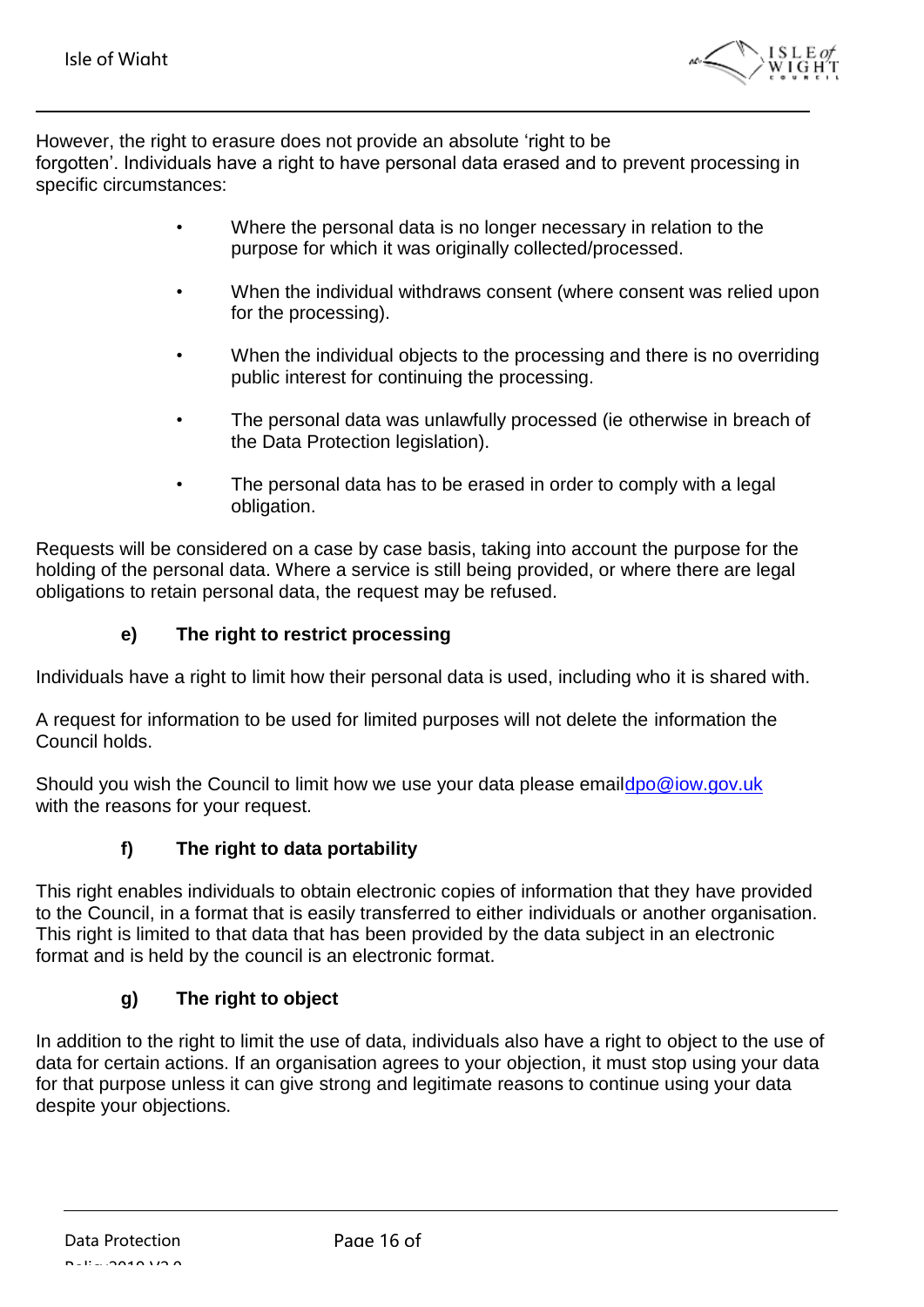<span id="page-16-1"></span>.



The Council will consider each case on an individual basis and will take appropriate steps to ensure requests are complied with but that it also fulfils any legal obligation it has to provide information or supply services.

#### **h) Children's data**

Data Protection legislation provides greater rights and protection to children's data as children may be less aware of the risks and consequences associated with the processing of their personal data.

Children aged 13 or above are generally regarded as having the appropriate level of understanding to provide their own consent for the use of their data, provided the Privacy Notice has been written in a way they can understand.

## <span id="page-16-0"></span>**13. How to exercise your data subject rights**

Where an individual data subject has a question or complaint regarding their rights they are encouraged to make contact in writing (email) to the Council's Corporate Information Unit [\(information@iow.gov.uk\)](mailto:information@iow.gov.uk) in the first instance.

Data subjects who consider that data is inaccurate or out of date are asked to contact the Corporate Information Unit, providing details of what information should be corrected or erased. A response will be sent within one month, advising whether the request can be agreed and what action has been taken.

A notice may be served by the data subject objecting to the processing and/or way in which the information is being processed, requesting the Council to cease doing so on the basis that this may cause substantial unwarranted damage or distress to the data subject. A written response indicating the Council's intentions will be given within one month of receiving the request. This will explain whether or not the Council intends to comply with the request, including any parts of the request which the Council considers unjustified.

Data subjects may ask the Council for an explanation of any decision likely to significantly affect them which has been, or may be, taken solely by wholly automated means, The Council will consider a request and consider reviewing a decision which has been taken, or, consider taking a new decision on a different basis, in circumstances where either course of action is appropriate and timely, unless the automated decision qualifies as an exempt decision.

If a data subject remains dissatisfied with a response received, they may ask for the matter to be referred to the Council's Data Protection Officer for internal review.

Ultimately if a data subject continues to be dissatisfied, she/he has the right to appeal to ask the Information Commissioner's Office (ICO).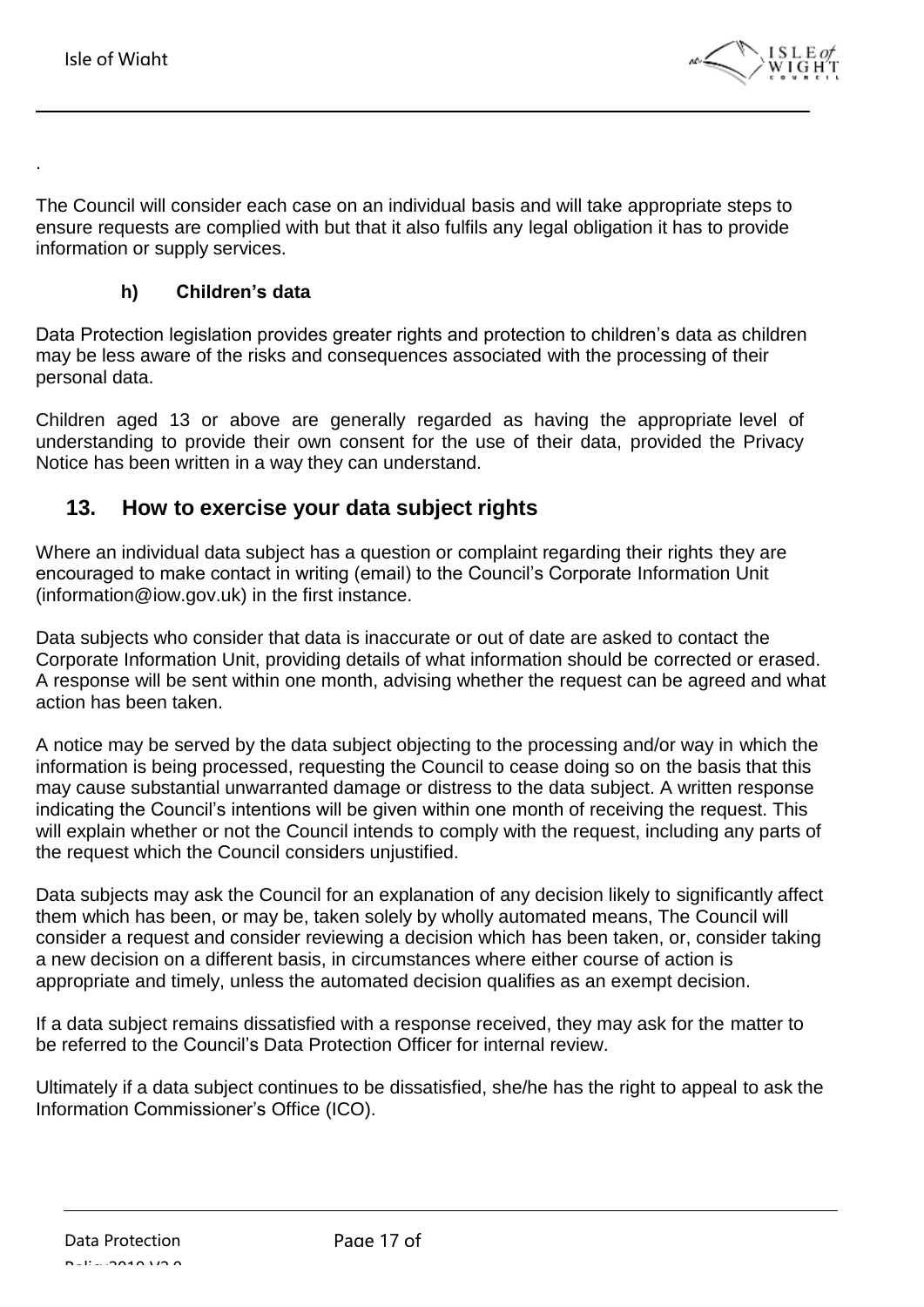

## **14. Process for reasons of legal duty**

The council may receive requests for disclosure or other processing of personal data from partner agencies. This can include processing that is required to comply with court orders, or requests from the police or other enforcement body for the purposes of crime prevention or prosecution.

## <span id="page-17-0"></span>**15. Data processors and partner agencies**

All partner agencies, contractors or other data processors that the council contracts with must demonstrate the technical and operational ability to uphold the principles of Data Protection legislation

The council will expect partner agencies that act on our behalf to enter into appropriate contractual clauses or data processing agreements to ensure that each party understands their respective responsibilities under the data protection legislation.

## <span id="page-17-1"></span>**16. Data Protection Impact Assessments (DPIAs)**

The Council will ensure that any new or altered processing identifies and assesses the impact on a data subject's privacy as a result of any processing of their personal data,and that appropriate Privacy Notices are maintained to inform data subjects of how their data will be used. These will be assessed in line with the Data Protection Impact Assessment attached at [Appendix](#page-20-0) 1.

Data Protection Impact Assessments should be completed at the start of any new project that involves the processing of personal data. Under data protection legislation they are required (mandatory) for certain listed types of processing, or any other processing that is **likely to result in a high risk** to individuals' interests. This includes where you plan to:

- use systematic and extensive profiling with significant effects;
- process special category or criminal offence data on a large scale; or
- systematically monitor publicly accessible places on a large scale.
- use new technologies;
- use profiling or special category data to decide on access to services;
- profile individuals on a large scale;
- process biometric data;
- process genetic data;
- match data or combine datasets from different sources;
- collect personal data from a source other than the individual without providing them with a privacy notice ('invisible processing');
- track individuals' location or behaviour;
- profile children or target services at them; or
- process data that might endanger the individual's physical health or safety in the event of a security breach

The council is adopting good practice, and is recommending that these agreements are completed for all projects that involve the processing/sharing of personal data.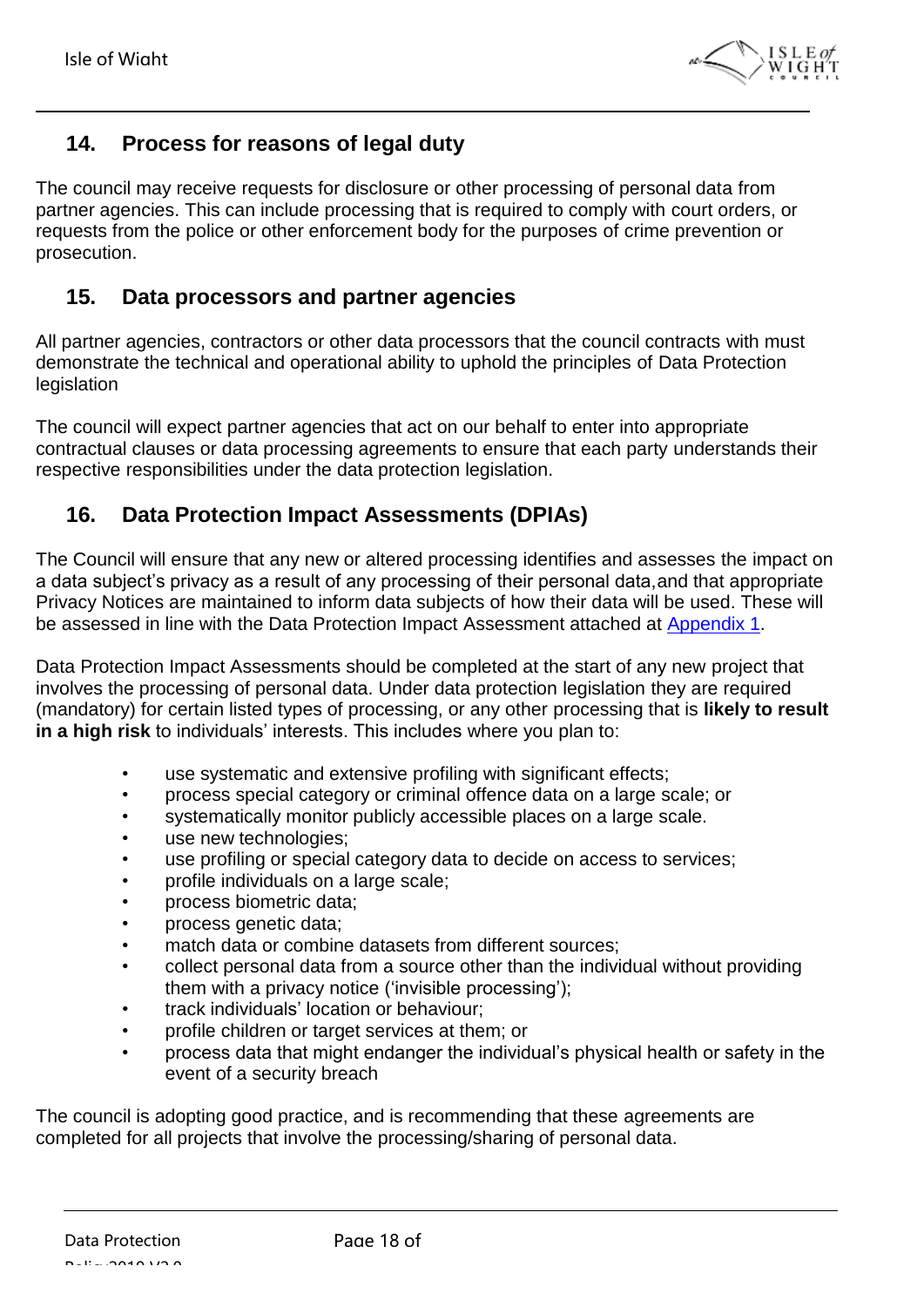

The purpose of a DPIA is to

- $\circ$  describe the nature, scope, context and purposes of the processing;
- o assess necessity, proportionality and compliance measures;
- o identify and assess risks to individuals; and
- o identify any additional measures to mitigate those risks.

## <span id="page-18-0"></span>**17. Data Sharing Agreements**

The council will write, uphold and regularly review Data Sharing Agreements when sharinginformation with other parties. Data Sharing Agreements are to be used where there is routine sharing of personal data, both internal between council departments, and external with partner agencies and other third parties.

All contracts with third parties should include a data processing schedule that includes all data sharing details. Where these are in place, there is no need for a separate data sharing agreement.

Where there is no contract in place, a data sharing agreement should be completed to formalise the routine sharing of data, including details of what will be shared; for what purpose; and the security and retention arrangements.

All of the Council's data sharing and data processing arrangements are written in line with the ICO's Data Sharing Code of Practice, ICO's guidance on the role of Data Controllers and Data Processors and relevant council policies. These agreements will be reviewed every 2 years, unless stipulated otherwise.

## <span id="page-18-1"></span>**18. Data Protection Officer (DPO)**

The Data Protection Officer is responsible for ensuring compliance with this policy and overall information governance across the Council.

The DPO is assisted with their responsibilities by appointed deputies and the Corporate Information Unit (a team of information governance specialists)

## <span id="page-18-2"></span>**19. Training**

All council staff must complete training on data protection on an annual basis. In addition to the corporate training, individual service areas will include relevant training dependent on the type of data processed. This will include system training which will include the security of data where personal data is processed.

## <span id="page-18-3"></span>**20. Personal Data Breaches**

The Council has a process in place to ensure all staff know when and how to report any actual or suspected data breach, and that appropriately trained staff manage these breaches correctly, lawfully and in a timely manner.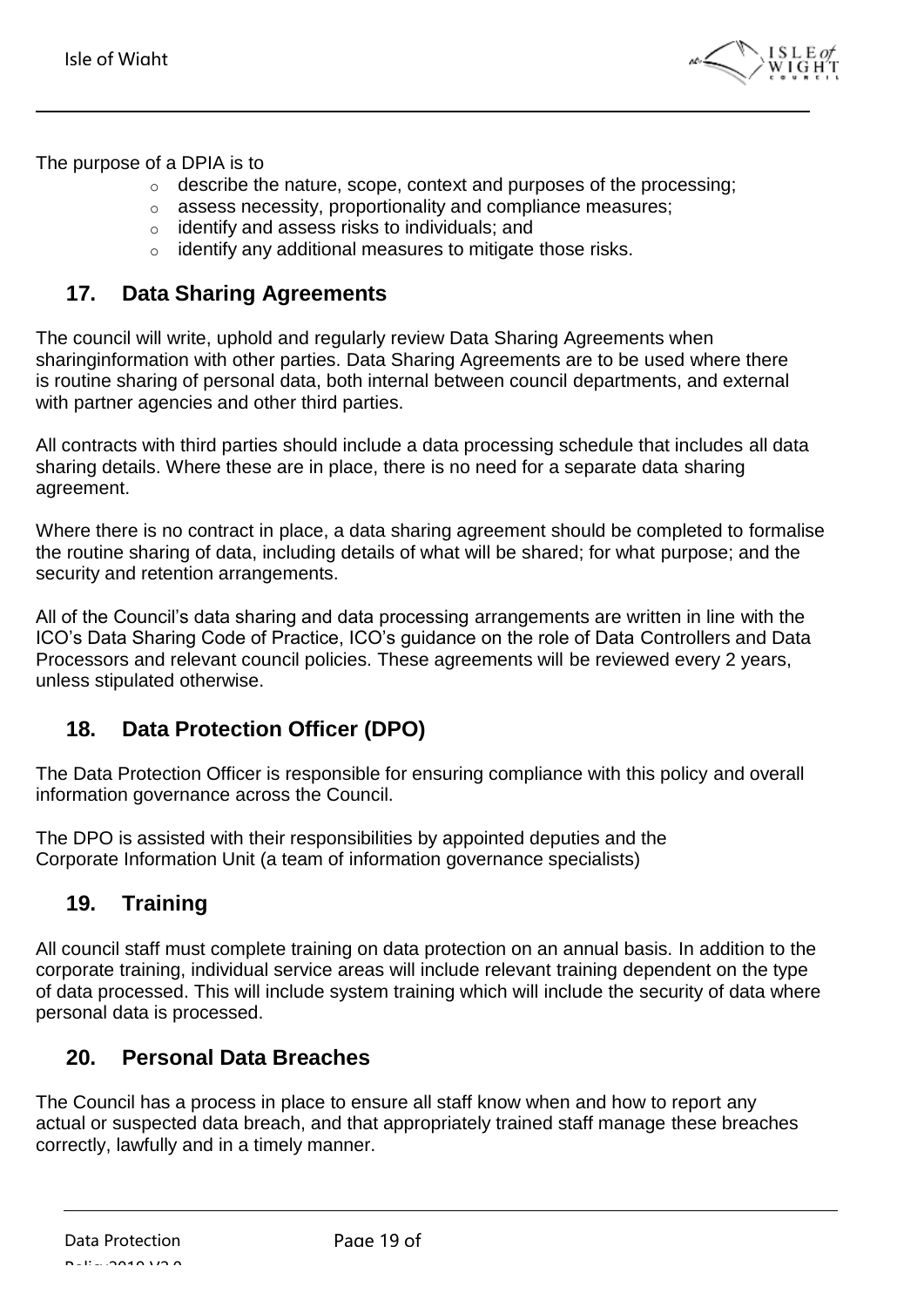

A personal data breach means a breach of security leading to the accidental or unlawful destruction, loss, alteration, unauthorised disclosure of, or access to, personal data. This includes breaches that are the result of both accidental and deliberate causes.

If a personal data breach occurs, then the Council will consider whether this poses a risk to people. The council will consider the likelihood and severity of any risk to people's rights and freedoms, following the breach. If after this assessment the Council considers there will be a risk, then the Council must notify the ICO; if it's unlikely then the Council will record the incident but not report it. If there remains uncertainty the council will seek the guidance of the ICO

Data Protection legislation imposes a duty on the Council to report data breaches to the Information commissioner's office within 72 hours of becoming aware of the breach. In some cases, it is also required to notify the data subjects where it is considered there may be a high risk to their privacy.

All employees, elected members, partner agencies, contractors, have a responsibilityto report security incidents and breaches of this policy as quickly as possible throughthe Council's Data Breach Incident Reporting Form found on the [intranet.](http://wightnet.iow.gov.uk/documentlibrary/view/gdpr-data-breach-incident-reporting-form)

If relevant the investigating officer may refer the breach to the appropriate manager and or human resources so that they may investigate whether the breach may alsorequire separate disciplinary proceedings.

Any incidents of data breach or near miss should be reported to the Corporate Information Unit on the form that is available on the [intranet.](http://wightnet.iow.gov.uk/documentlibrary/view/gdpr-data-breach-incident-reporting-form)

EXAMPLE - Personal data breaches can include:

- access by an unauthorised third party;
- deliberate or accidental action (or inaction) by a controller or processor;
- sending personal data to an incorrect recipient;
- computing devices containing personal data being lost or stolen;
- alteration of personal data without permission; and
- loss of availability of personal data.

Further advice on any aspects of processing personal data is available from theCorporate Information Unit at [ciu@iow.gov.uk.](mailto:ciu@iow.gov.uk)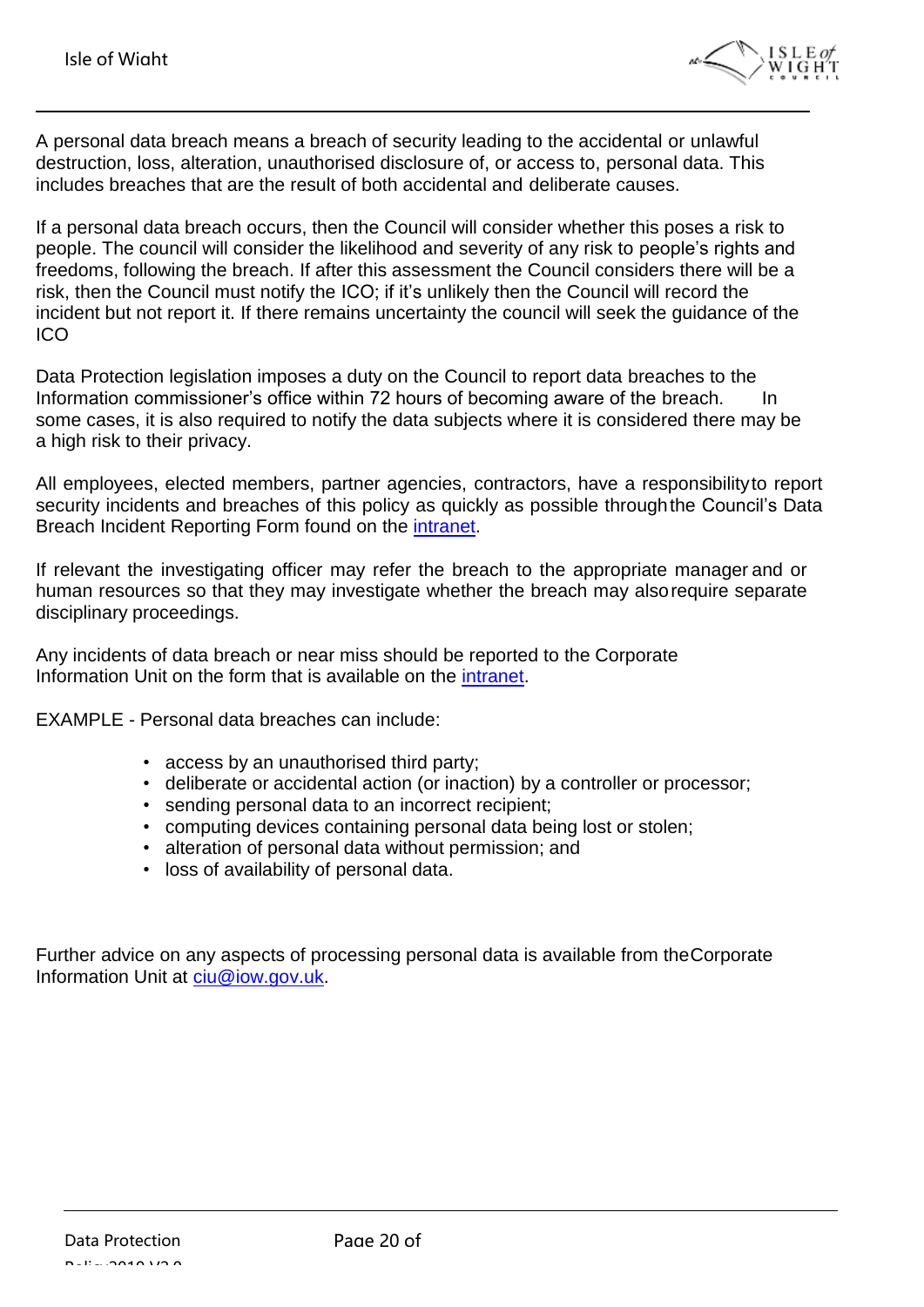

# <span id="page-20-0"></span>**21. Appendix 1**

## **Data Protection Impact Assessments (DPIAs)**

#### **1. Introduction**

This document sets out the procedure that should be used for any new processes that involve the processing of personal data. This will ensure that they meet confidentiality and data protection requirements.

The General Data Protection Regulation (GDPR) introduces new responsibilities on organisations to demonstrate that appropriate measures have been taken to ensure personal data is processed appropriately. DPIAs will help support the accountability principle, to demonstrate compliance.

The completion of a DPIA will assist officers in clarifying what information is needed to facilitate the new project/process and consider the legal basis and security arrangements at the outset. The process will also help the council to identify, assess and mitigate or minimise privacy risks with data processing activities. They are particularly relevant when a new data processing process, system or technology is being introduced

Failure to adequately conduct a DPIA where appropriate is a breach of the GDPR and could lead to fines of up to 2% of an organisation's annual global turnover or  $\epsilon$ 10 million – whichever is greater.

#### **2. When should a DPIA be conducted?**

The GDPR mandates a DPIA be conducted where data processing "is likely to result in a high risk to the rights and freedoms of natural persons". The three primary conditions identified in the GDPR are:

- A systematic and extensive evaluation of personal aspects relating to natural persons, which is based on automated processing, including profiling, and on which decisions are based that produce legal effects concerning the natural person or similarly significantly affect the natural person.
- Processing on a large scale of special categories of data or of personal data relating to criminal convictions and offences.
- Systematic monitoring of a publicly accessible area on a large scale.

The GDPR does not define what constitutes large-scale, but the following factors, must be considered:

- a. the number of data subjects concerned, either as a specific number or as a proportion of the relevant population;
- b. the volume of data and/or the range of different data items being processed;
- c. the duration, or permanence, of the data processing activity;
- d. the geographical extent of the processing activity.

However, the completion of a DPIA is recommended whenever a new project/contract/processis being considered that involves the processing/sharing of personal data.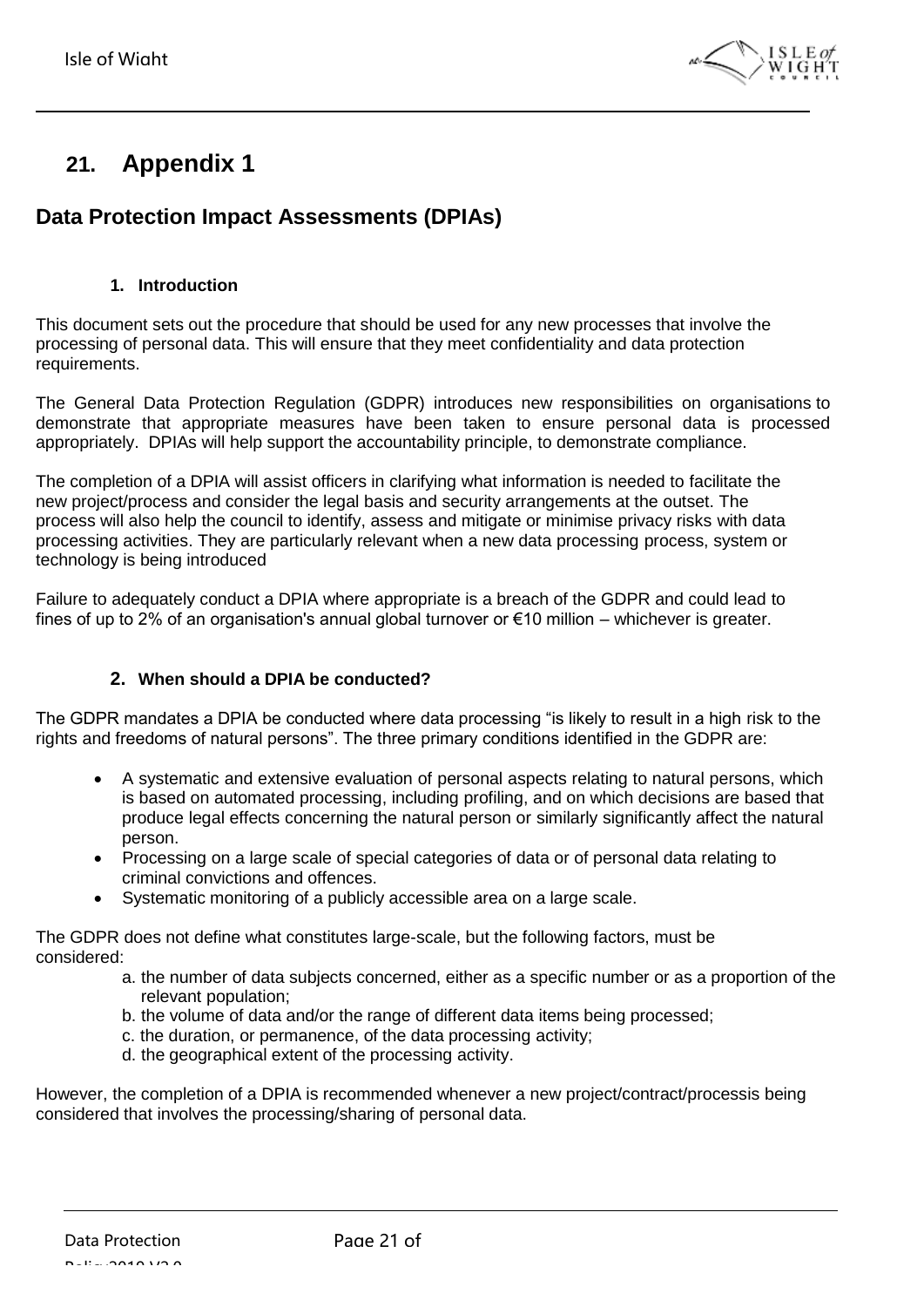

#### **3. Questions to ask before conducting a DPIA**

Some simple questions you should ask yourself before undertaking a PIA, that will help informthe completion of the assessment:

- 1. What are you collecting? Personal identifiable data, special categories of data,
- 2. Why are you collecting? what is the legal basis, performance of a contract, legal obligation, consent
- 3. How are you collecting? from data subject, extraction, questionnaire
- 4. Who are you sharing with? –joint data controllers, third parties
- 5. Where is it stored? paper or electronic, security
- 6. How is it accessed? access control, audit trails, logs, etc
- 7. Who is responsible for it? data controller, third party/ies
- 8. When and how will it be destroyed? retention policy
- 9. How will it be transported? security arrangements

#### **4. Process**

The DPIA should be completed by the lead officer at the outset of any new project and agreed with all parties. Once completed it should be forwarded to the Corporate Information Unit [\(ciu@iow.gov.uk\)](mailto:ciu@iow.gov.uk) for review.

When a DPIA has been approved it is important that the details contained in the assessment are reflected in any contract/process. This is to ensure that all parties, both internal and external to the council, are aware of and agree to, their responsibilities. Contracts may contain a data processing agreement that includes these details. Dependant on the nature ofthe project this agreement may form the basis of a Data Sharing Agreement, for all parties to sign up to, where appropriate.

Further advice and guidance may be obtained from the Corporate Information Unit.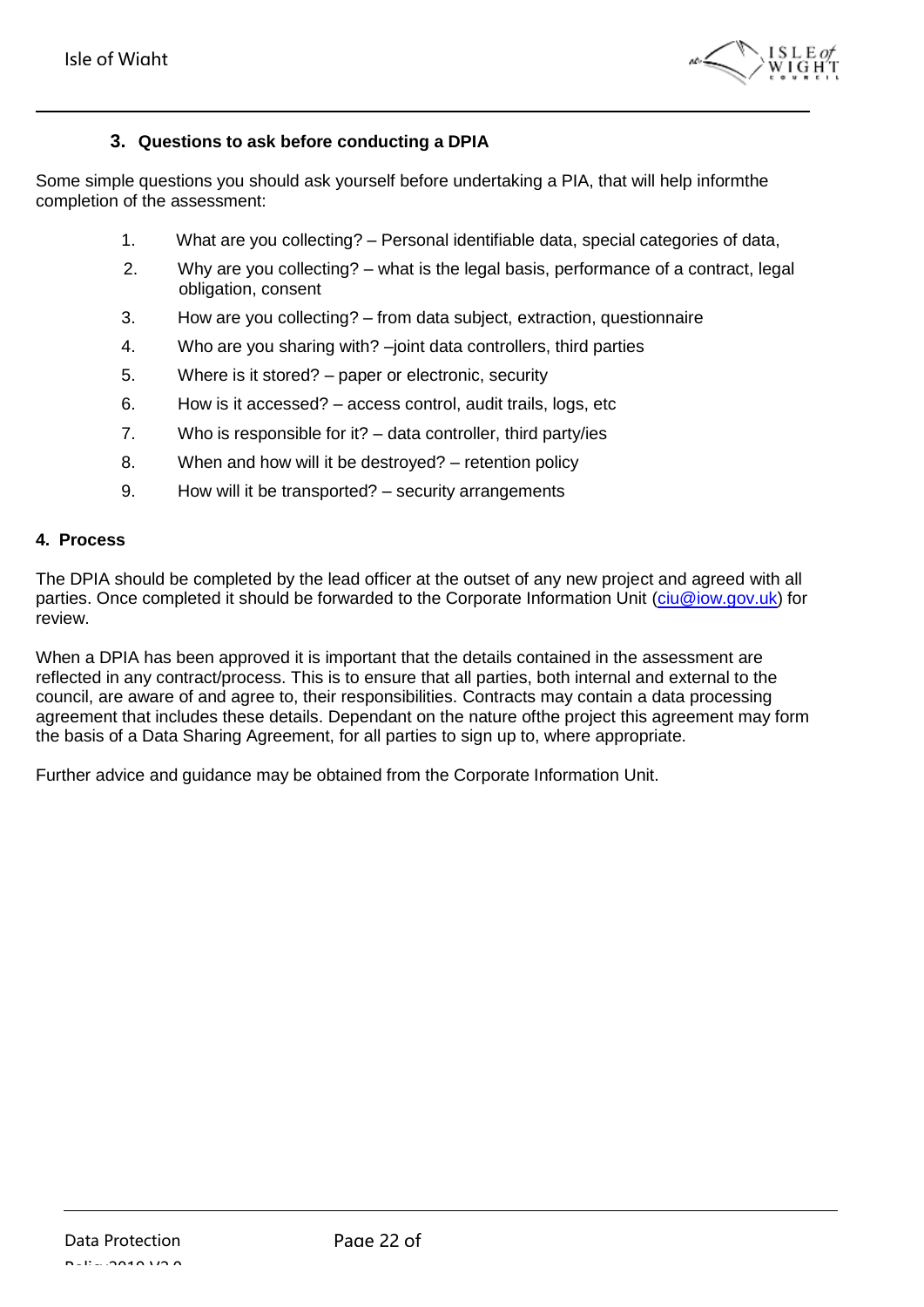

| <b>Work flow details</b>                                                                                                                    |                                                               |  |
|---------------------------------------------------------------------------------------------------------------------------------------------|---------------------------------------------------------------|--|
| ProjectName                                                                                                                                 | Point of contactfor<br>thiswork (name, role,<br>phone, email) |  |
|                                                                                                                                             |                                                               |  |
|                                                                                                                                             |                                                               |  |
| Service / department areaconcerned                                                                                                          |                                                               |  |
| Project summary You may find it<br>helpful to refer or link to other<br>documents, such as a project<br>proposal.                           |                                                               |  |
| Brief description of overall activity                                                                                                       |                                                               |  |
| Explain broadly what you aim to<br>achieve and what type of processing<br>it involves. Summarise why you<br>identified the need for a DPIA. |                                                               |  |
|                                                                                                                                             |                                                               |  |
|                                                                                                                                             |                                                               |  |
| Stakeholder(s) /Organisation(s)involved<br>Has this project/process                                                                         |                                                               |  |
|                                                                                                                                             |                                                               |  |
|                                                                                                                                             |                                                               |  |
|                                                                                                                                             |                                                               |  |
|                                                                                                                                             |                                                               |  |
|                                                                                                                                             |                                                               |  |
|                                                                                                                                             |                                                               |  |
|                                                                                                                                             |                                                               |  |
|                                                                                                                                             |                                                               |  |
|                                                                                                                                             |                                                               |  |
|                                                                                                                                             |                                                               |  |
|                                                                                                                                             |                                                               |  |
|                                                                                                                                             |                                                               |  |
|                                                                                                                                             |                                                               |  |
|                                                                                                                                             |                                                               |  |
|                                                                                                                                             |                                                               |  |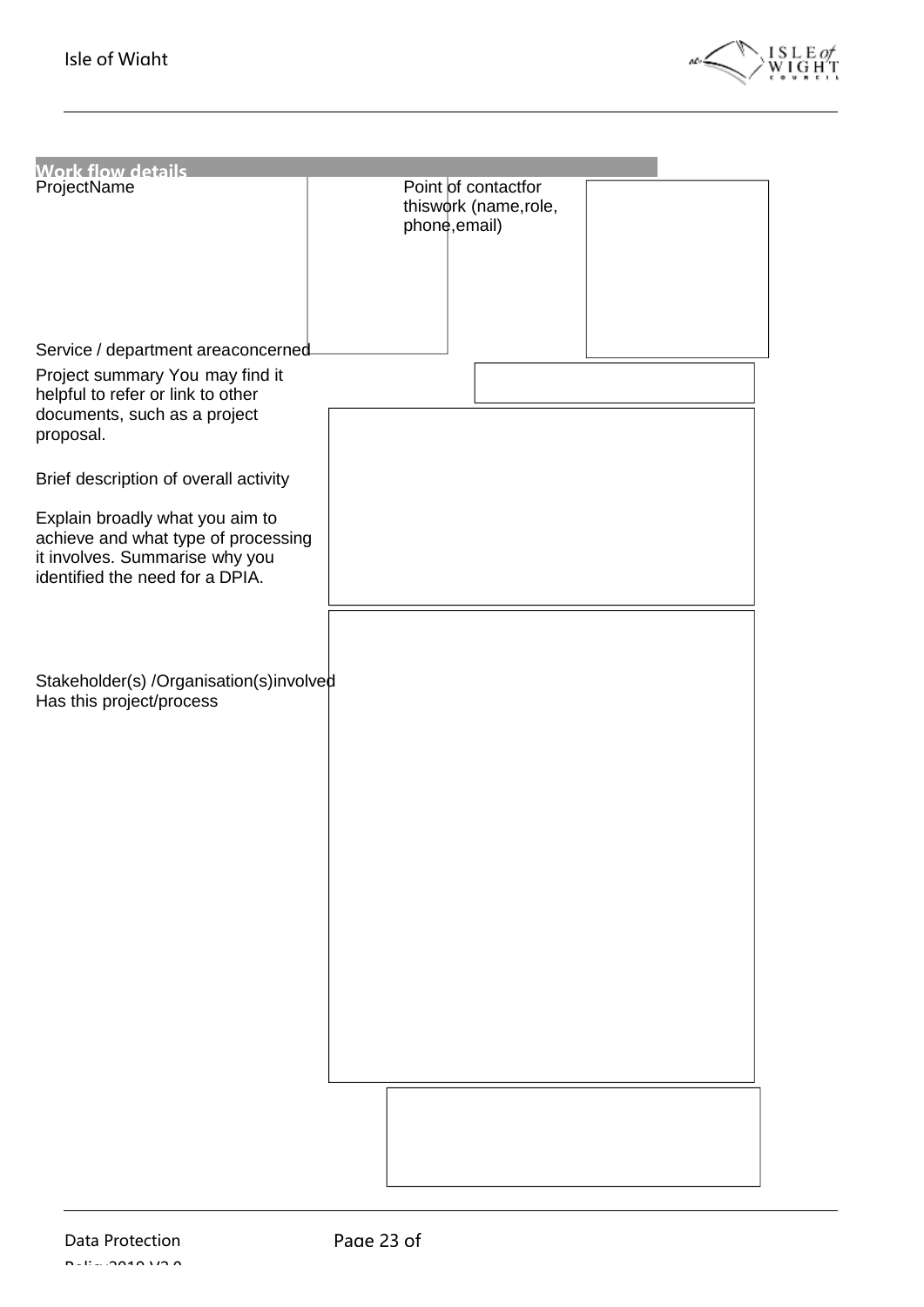

| got the <b>approval from</b><br>the Stakeholders/<br>departments<br>/partner<br>agencies?                                                                                                                                                                                  |                                                                |  |
|----------------------------------------------------------------------------------------------------------------------------------------------------------------------------------------------------------------------------------------------------------------------------|----------------------------------------------------------------|--|
| <b>Information</b><br>What personal information<br>will be collected (e.g. name,<br>date of birth, medical/health,<br>unique identifier, criminal<br>record etc) How much data<br>will you be collecting and<br>using? How often?<br>How many individuals<br>are affected? |                                                                |  |
| Why is the information<br>being collected?                                                                                                                                                                                                                                 |                                                                |  |
| How will the<br>information be<br>collected?<br>Provide details                                                                                                                                                                                                            | Verbal<br>Electronic form<br>Electronic<br>(automated<br>Paper |  |
| How will the<br>information be<br>stored?<br>Where will the information be                                                                                                                                                                                                 | Paper<br>Electronic<br>Other $\Box$                            |  |
| stored(including backups and<br>copies?)                                                                                                                                                                                                                                   |                                                                |  |
| How will the data bequality<br>checked?<br>Who is officer / service /<br>department/responsible for<br>the                                                                                                                                                                 |                                                                |  |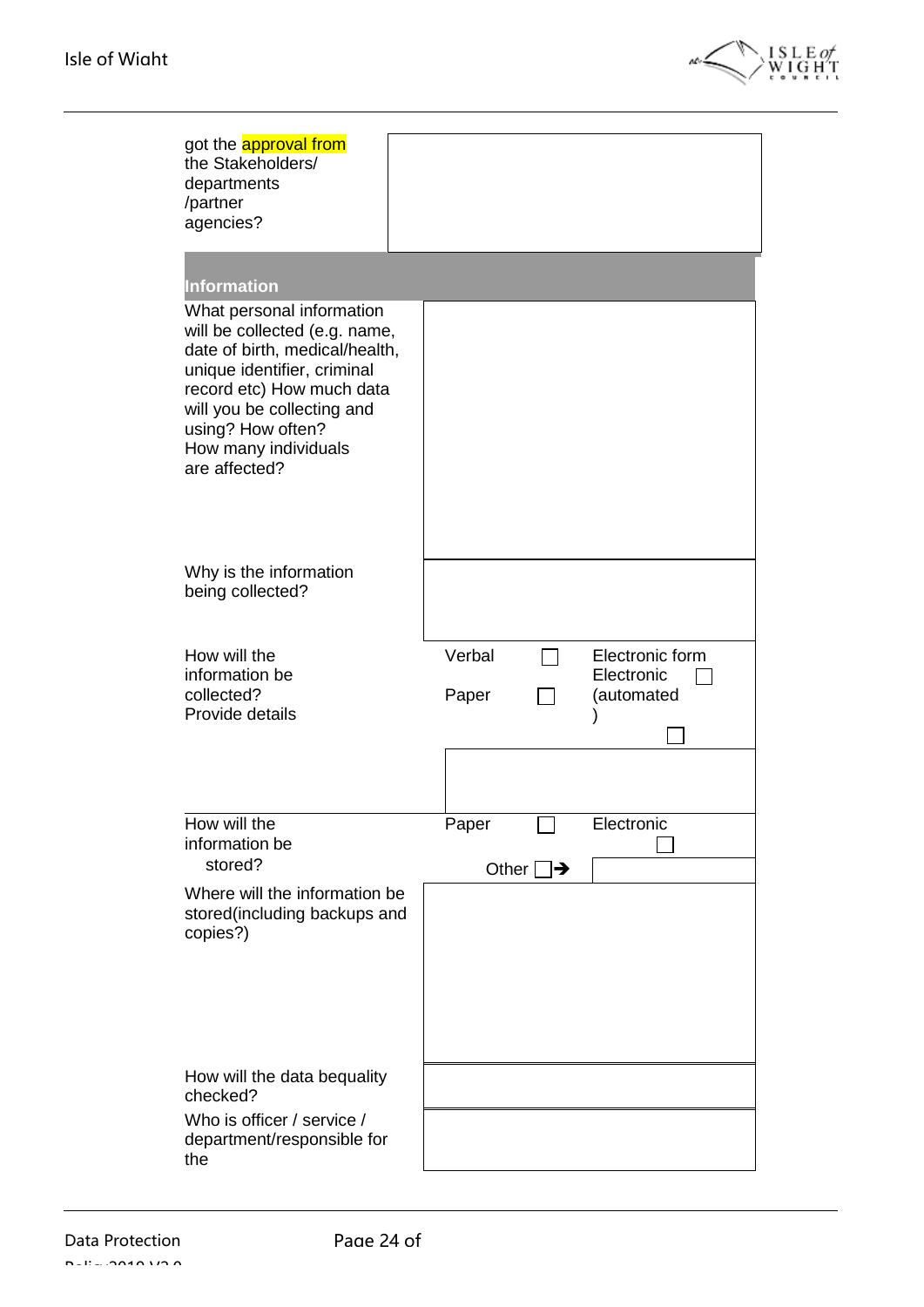

| information?                                            |  |
|---------------------------------------------------------|--|
| What is the nature of yourrelationship with the         |  |
| individuals? How much control will they have?           |  |
| Would they expect you to use their data in this         |  |
| way? Do they include children or other                  |  |
| vulnerable groups? Are there prior concerns over        |  |
| this type of processing or security flaws?              |  |
| Sharing and access                                      |  |
| What information will be shared?                        |  |
|                                                         |  |
|                                                         |  |
|                                                         |  |
| Who will the information be shared with?                |  |
|                                                         |  |
|                                                         |  |
|                                                         |  |
|                                                         |  |
| How will the information be transported/                |  |
| transferred?                                            |  |
| Which officers / roles will have access?                |  |
| Are there any restrictions based on different<br>roles? |  |
|                                                         |  |
| How will the information be accessed?                   |  |
| How will access be monitored (audit, logs?)             |  |
| What security measures will be in place?                |  |
|                                                         |  |
| What information sharing protocols                      |  |
|                                                         |  |
|                                                         |  |
|                                                         |  |
|                                                         |  |
|                                                         |  |
|                                                         |  |
|                                                         |  |
|                                                         |  |
|                                                         |  |
|                                                         |  |
|                                                         |  |
|                                                         |  |
|                                                         |  |
|                                                         |  |
|                                                         |  |
|                                                         |  |
|                                                         |  |
|                                                         |  |
|                                                         |  |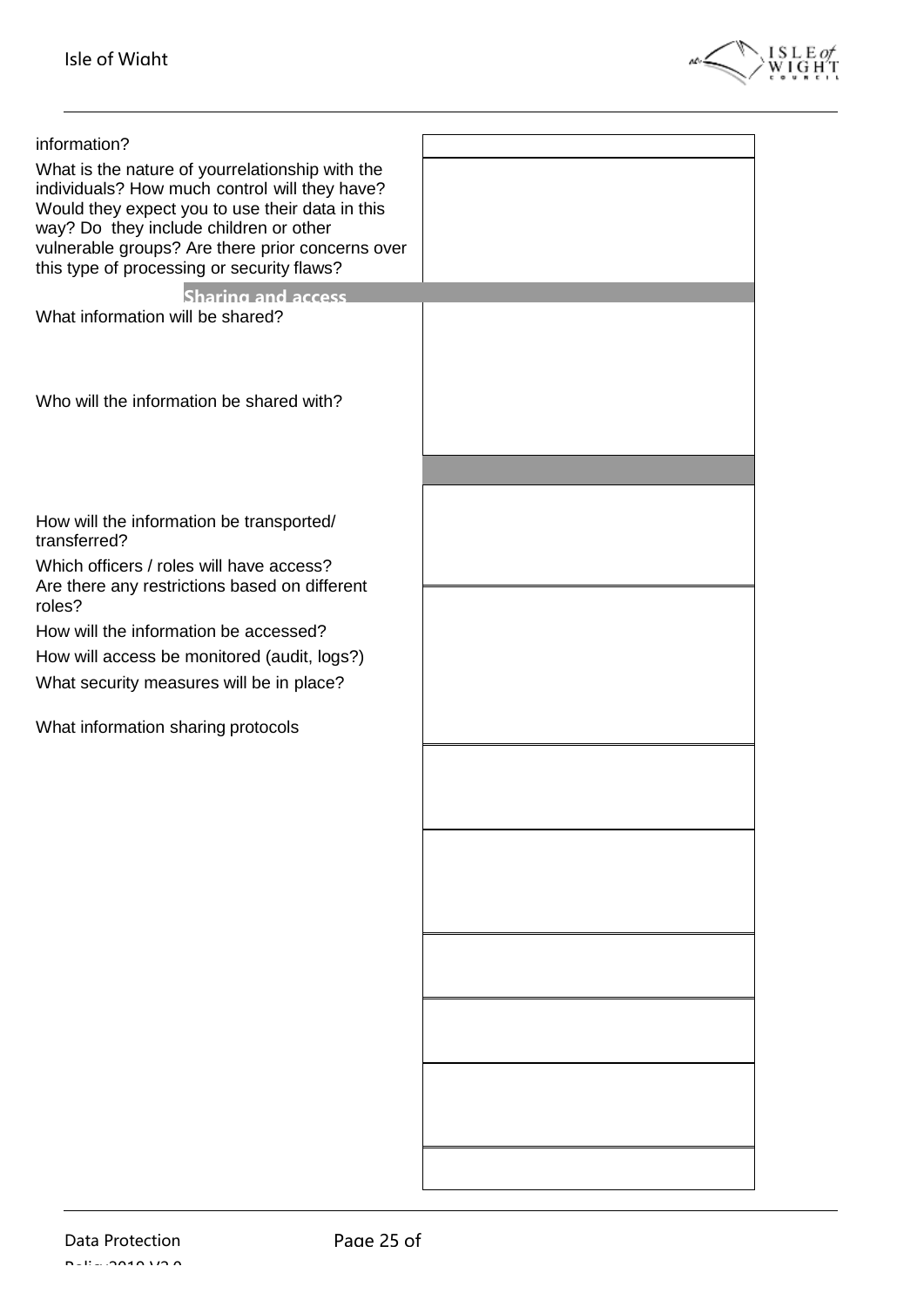

| and operational agreements<br>will be in place?                                                       |  |
|-------------------------------------------------------------------------------------------------------|--|
| What is your lawful basis for<br>processing? Does the<br>processing actually achieve<br>your purpose? |  |
| Will reports be generated<br>from this information? If<br>yes, will the information be<br>anonymised? |  |
| <b>Retention</b>                                                                                      |  |
| How long will the data be<br>retained?Where will it be<br>stored?                                     |  |
| How will you destroy the<br>information? (e.g.<br>shredding,)                                         |  |
| If the organisation/service<br>ceases what will happen to<br>the information?                         |  |
| <b>Risks, issues and activities</b>                                                                   |  |
| Any known risks or issues<br>associated with the<br>information?                                      |  |
| Any other relevant factors<br>that needs to<br>be considered?                                         |  |
|                                                                                                       |  |

| <b>Comments from Information Governance</b> |             |  |
|---------------------------------------------|-------------|--|
| <b>Comment</b>                              | Date/author |  |
|                                             |             |  |
|                                             |             |  |
|                                             |             |  |
|                                             |             |  |
|                                             |             |  |
|                                             |             |  |
|                                             |             |  |
|                                             |             |  |